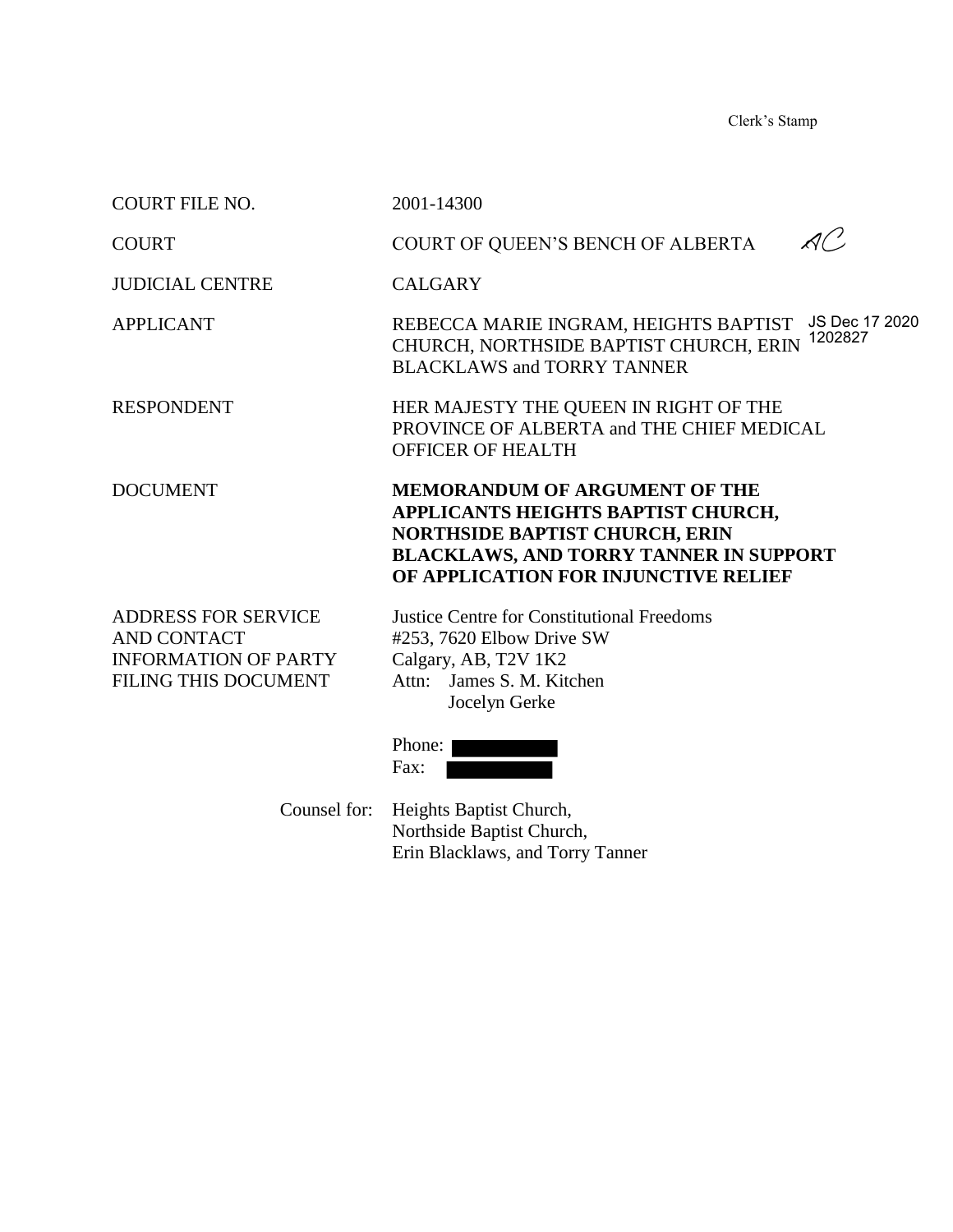| I.<br><b>Table of Contents</b>                                         |  |
|------------------------------------------------------------------------|--|
| I.                                                                     |  |
| A.                                                                     |  |
| II.                                                                    |  |
| III.                                                                   |  |
| A.                                                                     |  |
| <b>B.</b>                                                              |  |
|                                                                        |  |
|                                                                        |  |
|                                                                        |  |
|                                                                        |  |
| Section 7's Inherent limits – The Principles of Fundamental Justice 10 |  |
|                                                                        |  |
| $\mathbf{C}$ .                                                         |  |
| D.                                                                     |  |
| IV.                                                                    |  |
| V.                                                                     |  |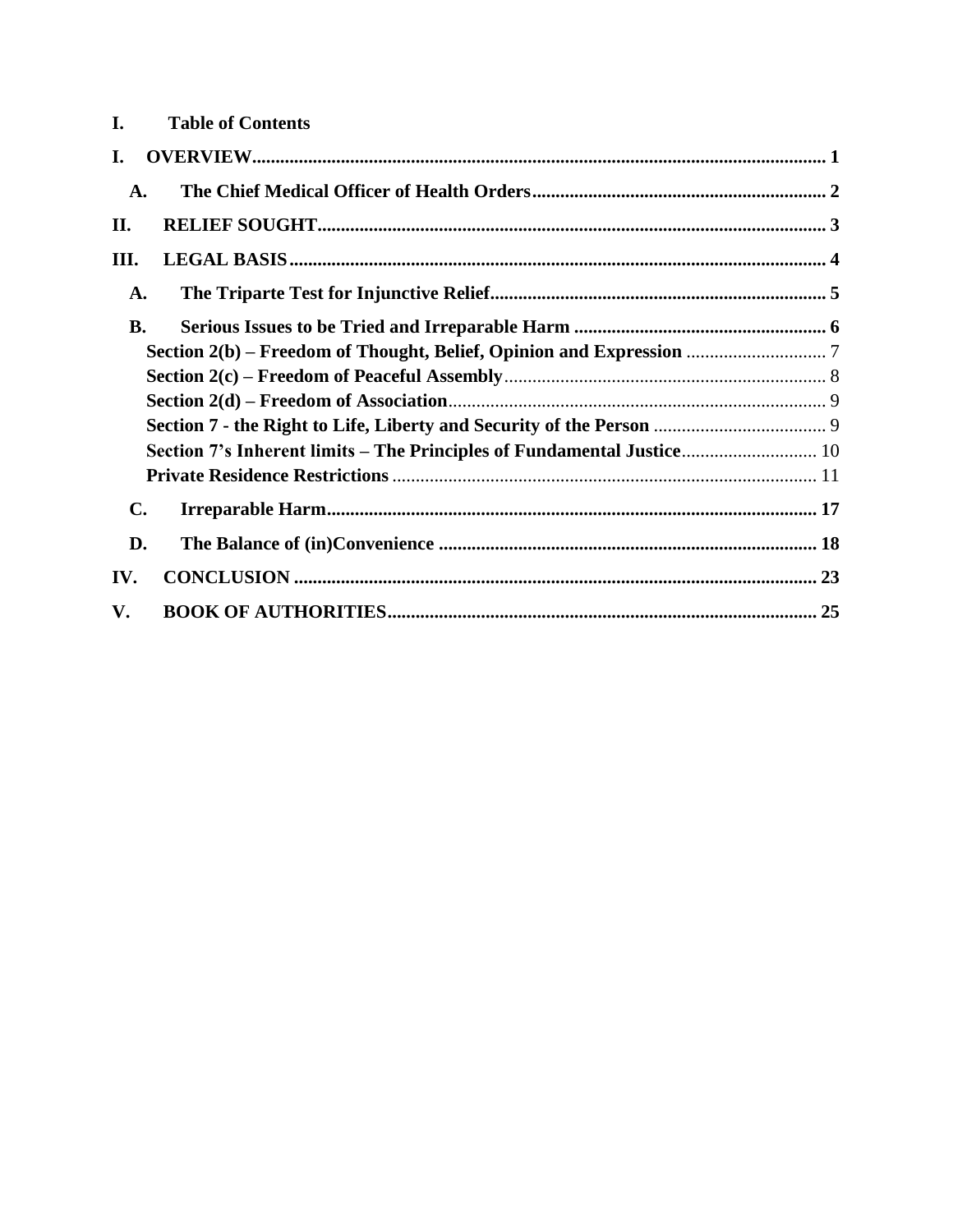#### <span id="page-2-0"></span>**I. OVERVIEW**

- 1. Rebecca Marie Ingram ("**Ms. Ingram**"), Heights Baptist Church ("**Heights Baptist**"), Northside Baptist Church ("**Northside Baptist**"), Erin Blacklaws ("**Mr. Blacklaws**"), and Torry Tanner ("**Ms. Tanner**"), which are collectively referred to as the "**Applicants**", have filed an Originating Application against Her Majesty the Queen in Right of the Province of Alberta ("**Alberta**") and Alberta's Chief Medical Officer of Health ("**CMOH**") , which are collectively referred to as the "**Respondents**".
- 2. The Originating Application claims that the CMOH Orders in Alberta created in response to the communicable viral infection SARS-CoV-2 ("**COVID-19**") violate the *Constitution Act*, *1867*, the *Canadian Charter of Rights and Freedoms*, and the *Alberta Bill of Rights*.
- 3. The Applicant, Heights Baptist, is located in Medicine Hat.<sup>1</sup> It was founded in 1890 and its members hold religious beliefs and values, $<sup>2</sup>$  including regularly gathering together in a</sup> congregational setting<sup>3</sup> and practicing certain religious expressions, such as singing congregationally,<sup>4</sup> public baptism,<sup>5</sup> and physical touch for acts of service .<sup>6</sup> Heights Baptist and its members also believe in using their homes to offer hospitality.<sup>7</sup> The CMOH Orders have interfered with these deeply held religious beliefs. They have also had damaging affects on the members of Baptist High.
- 4. The Applicant, Ms. Tanner, is a business owner in Calgary, Alberta, who lives with her oldest daughter. <sup>8</sup> Christmas time and family are extremely important to her and the CMOH Orders are prohibiting her from gathering together with her family.<sup>9</sup>

<sup>&</sup>lt;sup>1</sup> Affidavit of Patrick Schoenberger, filed December 7, 2020 [Schoenberger Affidavit], Exhibit "A".

<sup>2</sup> Schoenberger Affidavit, para 3.

<sup>3</sup> Schoenberger Affidavit, para 4.

<sup>4</sup> Schoenberger Affidavit, para 5.

<sup>5</sup> Schoenberger Affidavit, para 8.

<sup>6</sup> Schoenberger Affidavit, para 10.

<sup>7</sup> Schoenberger Affidavit, para 11.

<sup>8</sup> Schoenberger Affidavit, para 1.

<sup>9</sup> Affidavit of Torry Tanner, filed December 11, 2020 [Tanner Affidavit], paras 1, 5.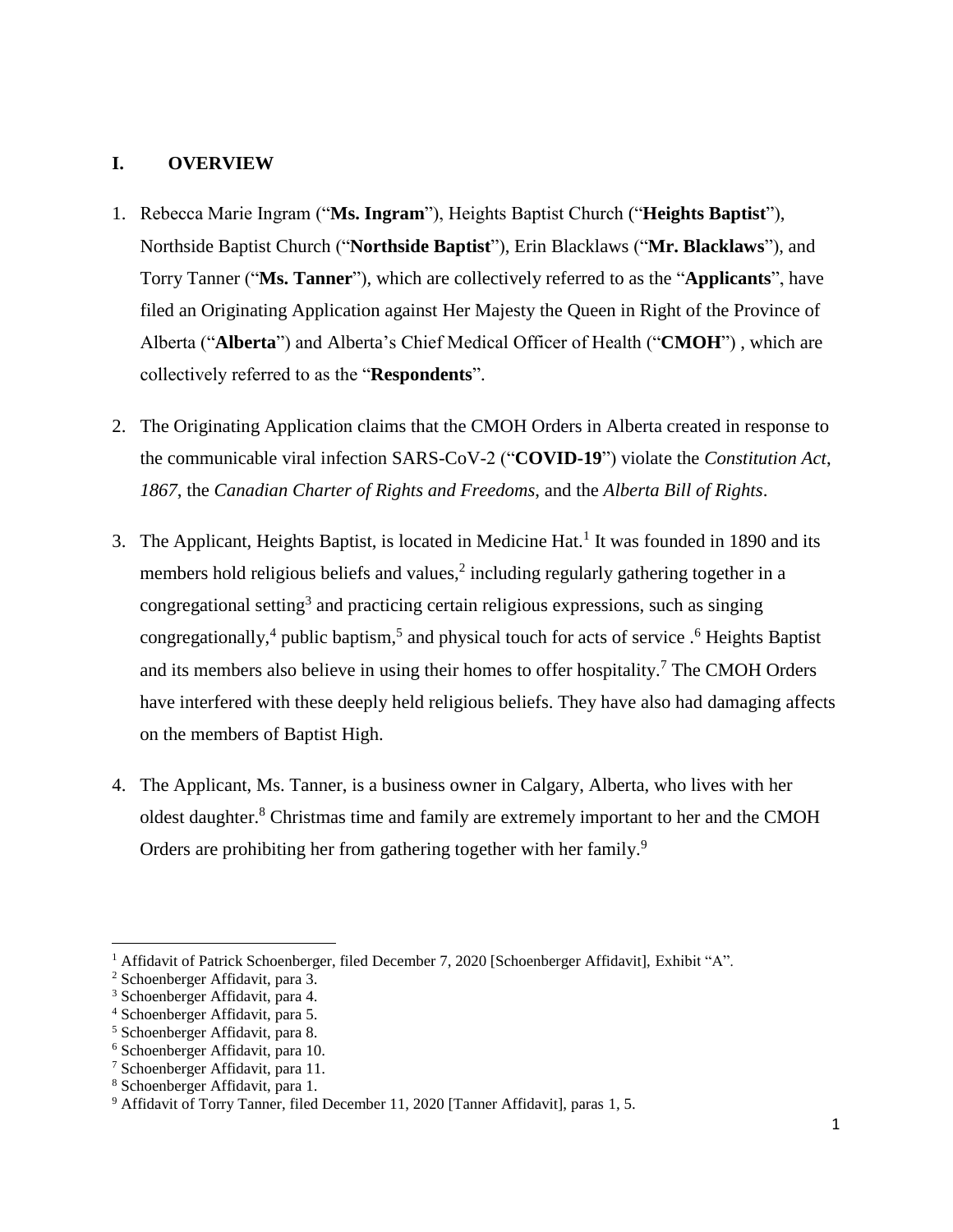5. The Applicants herein submit that they meet the test for the limited injunctive relief sought, pending this Court's determination of their claims regarding the constitutionality of the impugned CMOH Orders.

### <span id="page-3-0"></span>**A. The Chief Medical Officer of Health Orders**

- 6. Since March 16, 2020, Dr. Deena Hinshaw, in her role as Alberta's CMOH, has pronounced 42 CMOH Orders.<sup>10</sup> These Orders are all endorsed by her and made by her under her authority as a medical officer of health and pursuant to section 29 of the *Public Health Act*. These CMOH Orders have placed prohibitions on the ability of Alberta residents to invite friends and family inside their own homes, move about freely, conduct business, peacefully gather in outdoor locations and indoor public and private locations, obtain necessities of life, manifest their religious beliefs, gather for the purposes of commemorate major life events, attend school or work, and access personal care and health care services.
- 7. The Orders are not "guidelines", they are mandatory restrictions imposed on all Albertans that come with the threat of a fine for contravening any of the orders.<sup>11</sup> All of the CMOH Orders are endorsed exclusively by the CMOH and made under her purported authority as a medical officer of health under section 29 of the *Public Health Act.* All of the CMOH Orders (unless they have an embedded expiration date) state that they remain in effect until rescinded by the CMOH. $^{12}$
- 8. On November 24, 2020, the Alberta Government declared, for a second time, a 90-day provincial state of public health emergency pursuant to sections 52.1(1) and 52.8 of the *Public Health Act* in response to COVID-19.
- 9. At the time of filing the Originating Application on December 7, 2020, the CMOH had pronounced 40 Orders. Subsequently, on December 8, 2020, the CMOH pronounced CMOH

<sup>10</sup> RECORD OF DECISION – CMOH Order 01-2020 [**BOA TAB 2**]; RECORD OF DECISION – CMOH Order 42-2020 ["CMOH Order 42"] [**BOA TAB 3**].

<sup>&</sup>lt;sup>11</sup> Public Health Act, RSA 2000, c P-37, section 73(3) A person who contravenes this Act, the regulations or an order of a medical officer of health under Part 3 is, if no penalty in respect of that offence is prescribed elsewhere in this Act, liable to a fine of not more than \$100 000 in the case of a first offence and \$500 000 in the case of a subsequent offence {**BOA TAB** 1}.

<sup>12</sup> See e.g. RECORD OF DECISION – CMOH Order 38-2020 ["CMOH Order 38'}, Part 5, section 29 [**BOA TAB** 3}; RECORD OF DECISION – CMOH Order 42-2020 ["CMOH Order 42"], Part 10, section 48 [**BOA TAB** 4].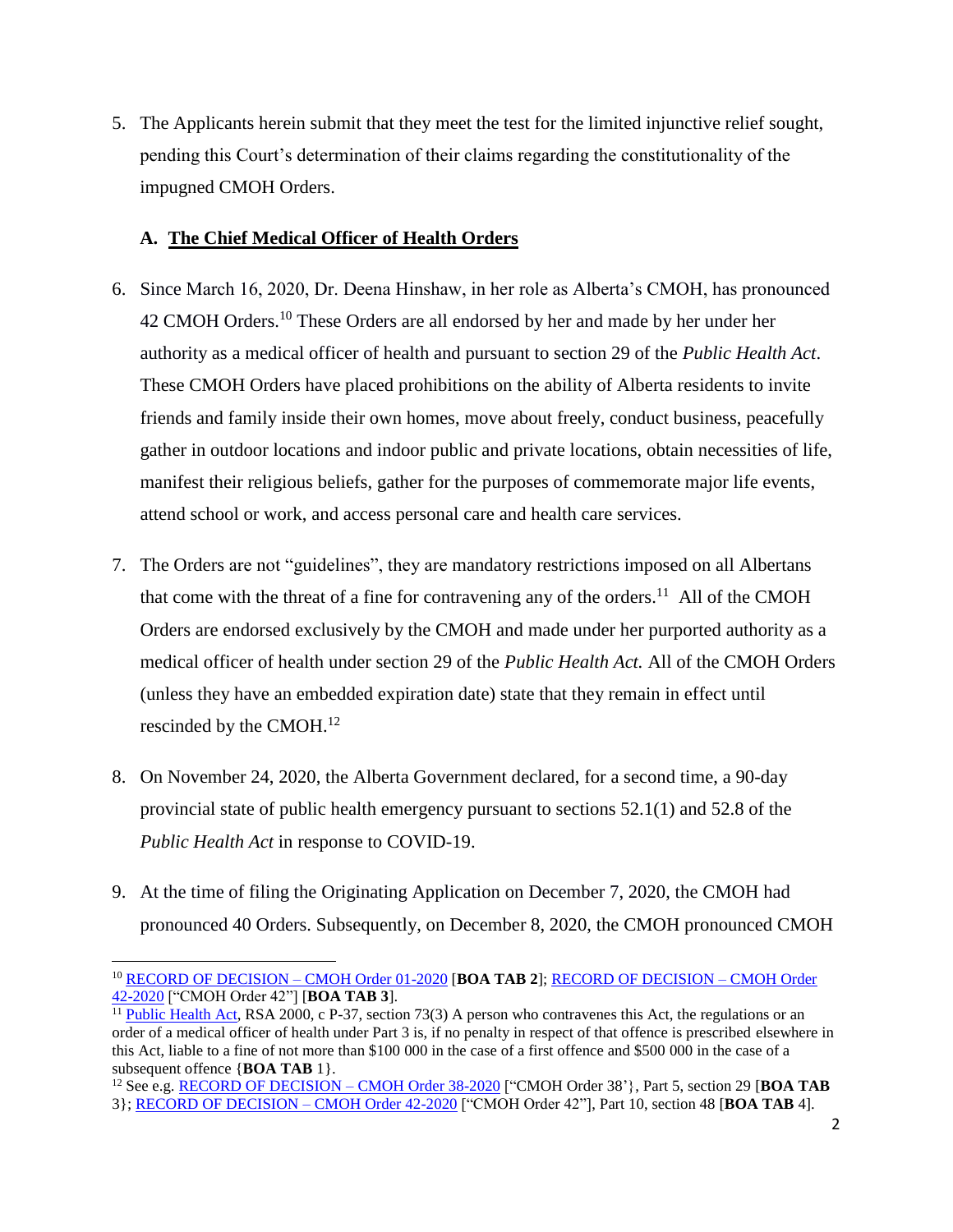Order 41-2020 ("CMOH Order 41"), which rescinded and modified sections of CMOH Order 38. CMOH 41 imposed new restrictions that severely limited what few constitutional rights and freedoms the Applicants had left.

- 10. Then, on December 11, 2020, the CMOH issued CMOH Order 42-2020 ("CMOH Order 42") to come into effect on December 13, 2020.<sup>13</sup> This Order rescinded CMOH Orders 38 and 39.<sup>14</sup>
- 11. CMOH Order 42 purports to use the heavy hand of the state to effectively cancel Christmas and lockdown 4.5 million Albertans. Such a gross infringement of civil liberties is unprecedented in this Province. Dr. Hinshaw, at the stroke of her pen, has attempted to take away the constitutional right of Albertans to provide for their families, be with friends and family at Christmas, and peacefully gather out of doors to protest the loss of their liberty, all without legislative review or involvement from the citizens' representatives.

### <span id="page-4-0"></span>**II. RELIEF SOUGHT**

- 12. The Applicants seek injunctive relief in the form of an Order staying the restrictions set out below (collectively, the "**Restrictions**"):
	- a. CMOH Order 42, Part 2, section 3, formerly CMOH Order 38, Part 1, section 3 ("**Private Residence Restrictions**") on an interlocutory basis, or, in the alternative, on an interim basis until January 4, 2021;
	- b. CMOH Order 42, Part 3, section 11, formerly CMOH Order 41, Part 2, section 12 ("**Indoor Social Gathering Restrictions**") on an interlocutory basis, or, in the alternative, on an interim basis until January 4, 2021, and directing a gathering size limit of 15% venue capacity;
	- c. Or, in the alternative and in any event, CMOH Order 42, Part 3, section 11 only in so far as it prevents funeral services, wedding ceremonies and receptions thereafter

<sup>13</sup> CMOH Order 42, preamble [**BOA TAB** 4].

<sup>14</sup> CMOH Order 42, preamble [**BOA TAB** 4].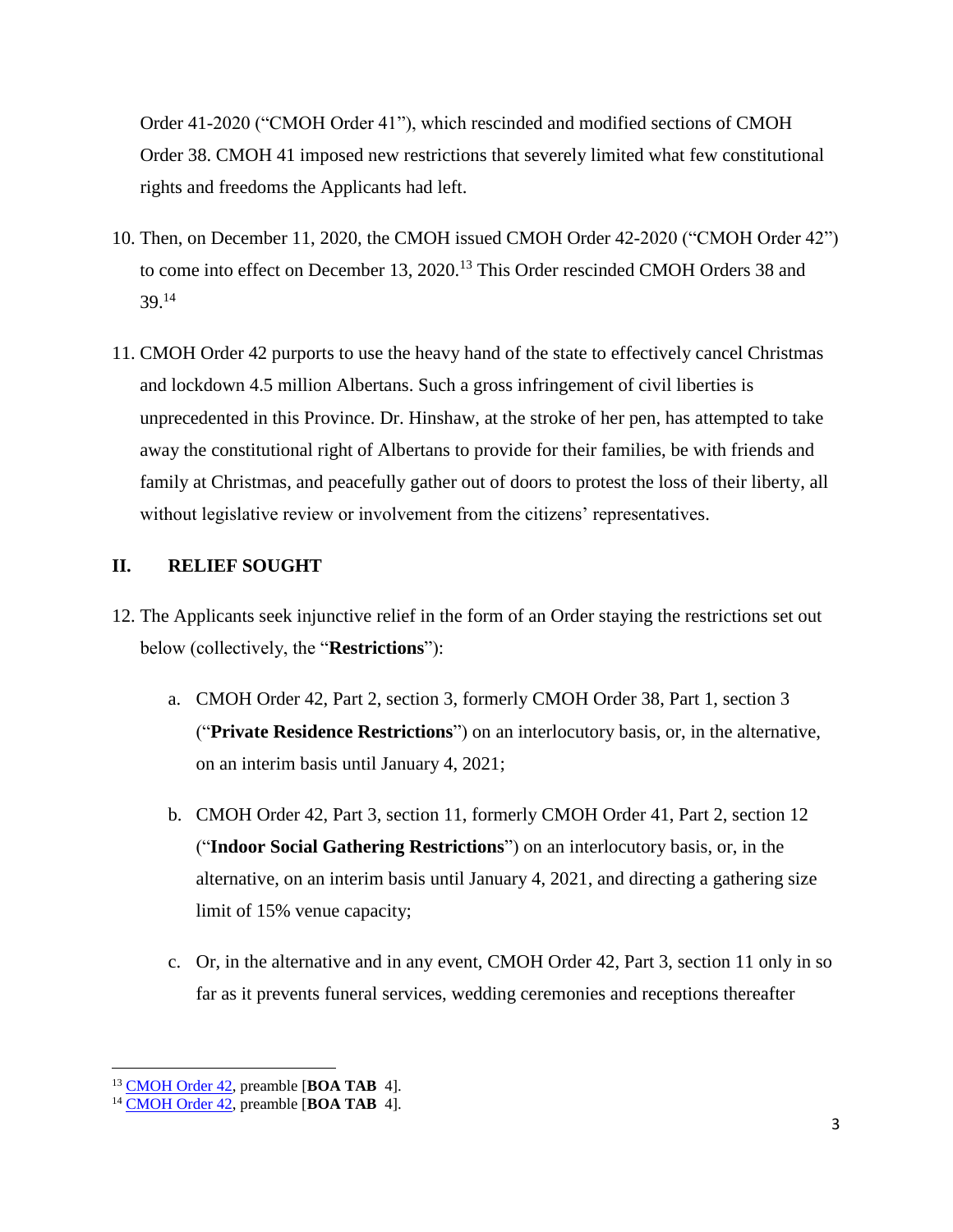("**Solemn Life Events Restrictions**") on an interlocutory basis, and directing a gathering size limit of 15% venue capacity;

- d. CMOH Order 42, Part 3, section 12, formerly CMOH Order 41, Part 2, section 13, and CMOH Order 42, Part 7, section 38 and Part 8, section 44 ("**Outdoor Gathering Restrictions**") on an interlocutory basis, and directing that no size limit be imposed on any type of outdoor gathering;
- e. Or, in the alterative, CMOH Order 42, Part 3, section 12 only in so far as it prevents gatherings for the purpose of peaceful collective political expression, such as a rally, protest or demonstration ("**Peaceful Protest Restrictions**") on an interlocutory basis, and directing that no size limit be imposed on such gatherings;
- f. CMOH Order 42, Part 5, section 23, formerly CMOH Order 38, Part 3, section 19(b), CMOH Order 38, Part 4, section 26 and CMOH Order 41, Part 4, section 20 ("**Mandated Mask Wearing**") on an interlocutory basis;
- g. Or, in the alternative, CMOH Order 42, Part 5, section 23 in so far it mandates mask wearing at worship services, wedding ceremonies and funeral services ("**Mandated Mask Wearing at Solemn Life Events**") on an interlocutory basis.
- 13. Costs of this Application; and
- 14. Such further and other relief as counsel may advise and this Honourable Court deems just and equitable.

### <span id="page-5-0"></span>**III. LEGAL BASIS**

15. The **Restrictions** are an unjustified infringement of the fundamental freedoms and rights protected by sections 2(a), 2(b), 2(c), 2(d), and 7 of the *Charter*, are causing irreparable harm to all Albertans, including the Applicants, and their stay, pending a determination of their constitutionality, is on balance in the public interest.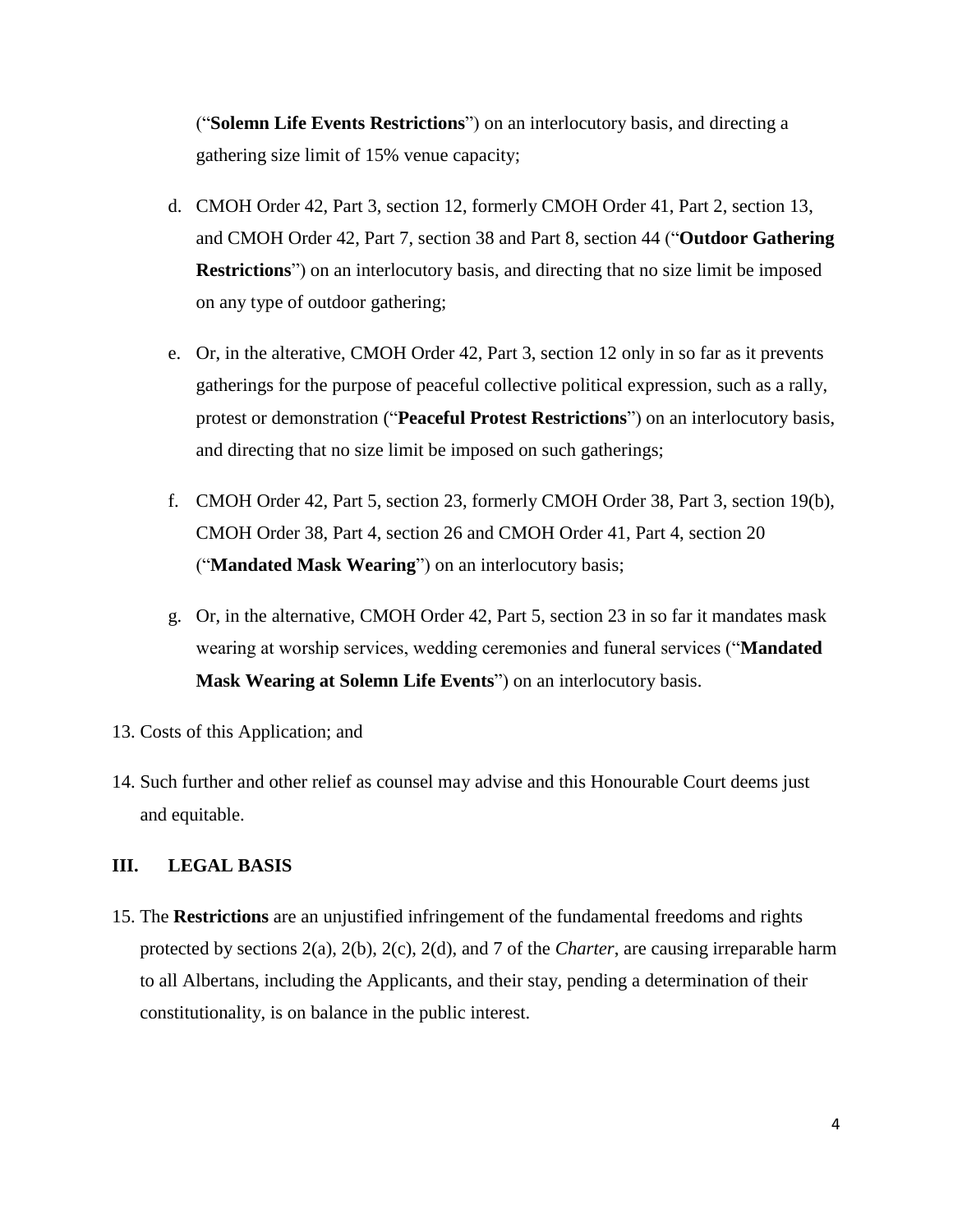#### 16. The **Restrictions** are:

- a. **Private Residence Restrictions** (CMOH Order 42, Part 2, section 3): [A] person who resides in a private residence must not permit a person who does not normally reside in that residence to enter or remain in the residence;
- b. **Indoor Social Gathering Restrictions** (CMOH Order 42, Part 3, section 11): All persons are prohibited from attending a private social gathering at an indoor public place;
- c. **Outdoor Gathering Restrictions** (CMOH Order 42, Part 3, section 12): All persons are prohibited from attending a private social gathering at an outdoor private place or public place;
- d. **Mandated Mask Wearing** (CMOH Order 42, Part 5, section 23): [A] person must wear a face mask at all times while attending an indoor public place.<sup>15</sup>

## <span id="page-6-0"></span>**A. The Triparte Test for Injunctive Relief**

17. The Applicants seek interlocutory injunctive relief from this Honourable Court pending a determination of the constitutionality of the CMOH Orders. The Supreme Court in *RJR-MacDonald Inc. v Canada (Attorney General)*<sup>16</sup> established the tripartite test for injunctive relief, as follows:

(1) whether there is a serious issue to be tried,

(2) whether irreparable harm would result to the Applicants if the injunction is not granted, and

(3) whether the balance of convenience between the parties favours granting the injunction to the Applicants. $17$ 

<sup>15</sup> CMOH Order 42 [**BOA TAB** 4].

<sup>16</sup> *RJR – MacDonald Inc. v Canada (Attorney General)*, [1994] 1 SCR 311, 1994CanLII 117 (SCC) [*RJR-MacDonald*] [**BOA TAB 41**]; see also *Harper v Canada (Attorney General),* 2000 SCC 57, [2000] 2 SCR 764 [*Harper*] [**BOA TAB 22**].

<sup>17</sup> See also *PT v Alberta,* 2019 ABCA 158 [**BOA TAB** 3**7**].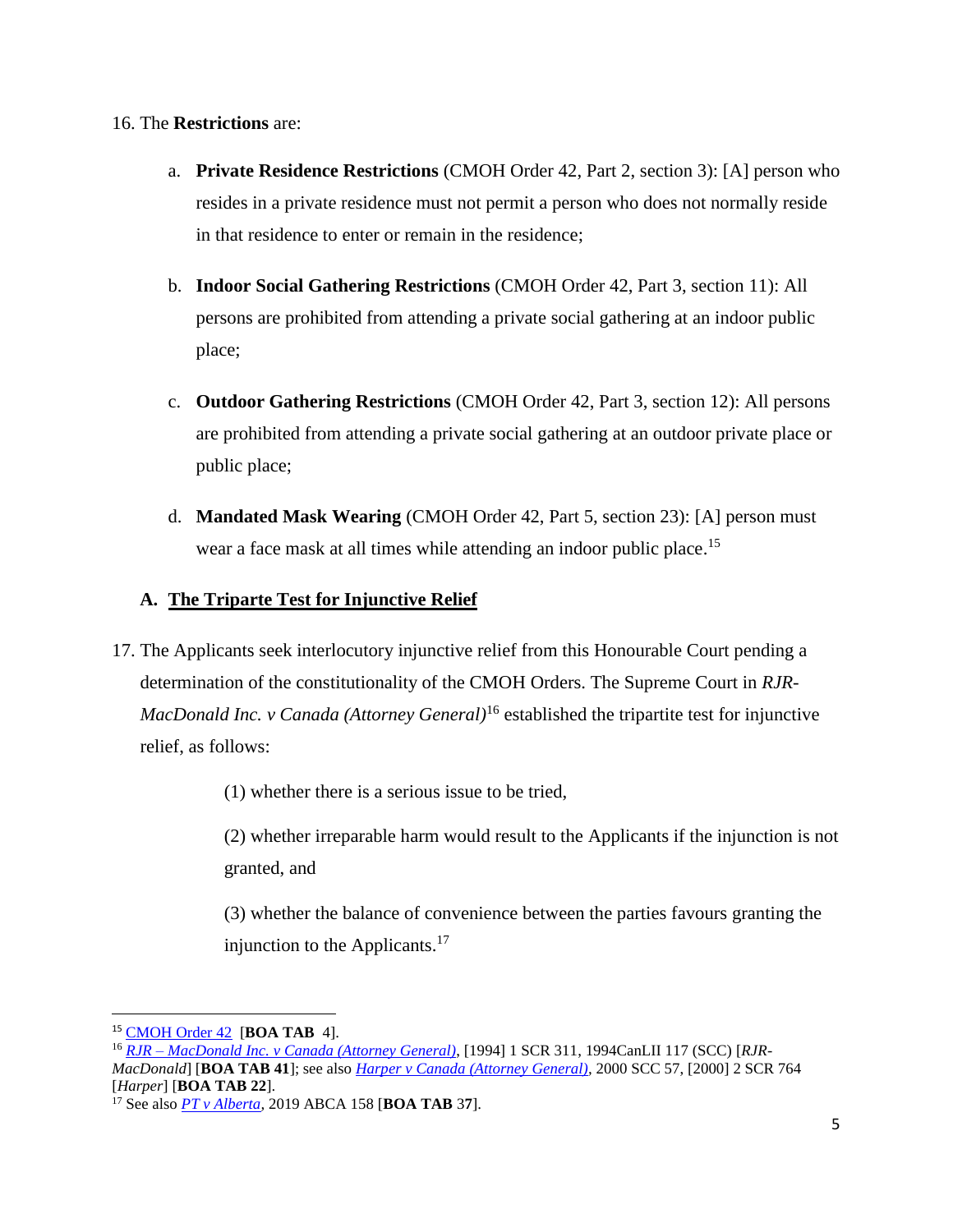18. These factors should be considered as interrelated. <sup>18</sup> The Federal Court recently stated:

The fundamental question is always whether it is "just and equitable in all the circumstances" to grant the injunction [citations omitted] …

The three stages in the *RJR-MacDonald* framework are conjunctive, meaning that an applicant must satisfy all elements in order to be entitled to relief: *Air Passengers Rights*, at para 15. They are also flexible and interrelated. They are not watertight compartments. Each one relates to the others and each focuses the court on factors that inform its overall exercise of the court's discretion in a particular case. As an example, demonstrated strength on the merits at stage one may affect the court's consideration of irreparable harm and the balance of (in)convenience [citations omitted].<sup>19</sup>

# <span id="page-7-0"></span>**B. Serious Issues to be Tried and Irreparable Harm**

- 19. In addition to the serious issue as to whether the Restrictions are *ultra* vires, the Applicants' submission that the Restrictions are unconstitutional because they unjustifiably limit several *Charter*-protected rights is categorically a serious issue to be tried.
- 20. The Supreme Court in *RJR-MacDonald* characterized this branch of the test as a low threshold and warned against an overextended examination on the merits:

What then are the indicators of "a serious question to be tried"? There are no specific requirements which must be met in order to satisfy this test. The threshold is a low one. The judge on the application must make a preliminary assessment of the merits of the case.

…

 $\overline{a}$ 

Once satisfied that the application is neither vexatious nor frivolous, the motions judge should proceed to consider the second and third tests, even if of the opinion that the plaintiff is unlikely to succeed at trial. A prolonged examination of the merits is generally neither necessary nor desirable.<sup>20</sup>

<sup>18</sup> See *Manitoba Federation of Labour et al. v The Government of Manitoba,* 2018 MBQB 125 at para 60 [**BOA TAB 30];** see also *Hudson Bay Mining & Smelting Co v Dumas,* 2014 MBCA 6 at para 82 [**BOA TAB 23**], *Apotex Fermentation Inc. v. Novopharm Ltd.,* 1994 CanLII 16694 (MB CA), 95 Man R (2d) 241at para 14 citing R.J. Sharpe, Injunctions and Specific Performance (2nd Ed. 1992) at pp. 2, 32, 34 [**BOA TAB 5**]; *Domo Gasoline Corporation Ltd. v St. Albert Trail Properties Inc,* 2005 ABQB 69 at footnote 41 [**BOA TAB 15**]. <sup>19</sup> *Monsanto v Canada (Health),* 2020 FC 1053 at paras 48-50 [**BOA TAB 31**]; see also *Google Inc. v Equustek Solutions Inc.,* 2017 SCC 34 at para 1 [**BOA TAB 20**].

<sup>20</sup> *RJR-MacDonald* at paras 54-55 [**BOA TAB 41**].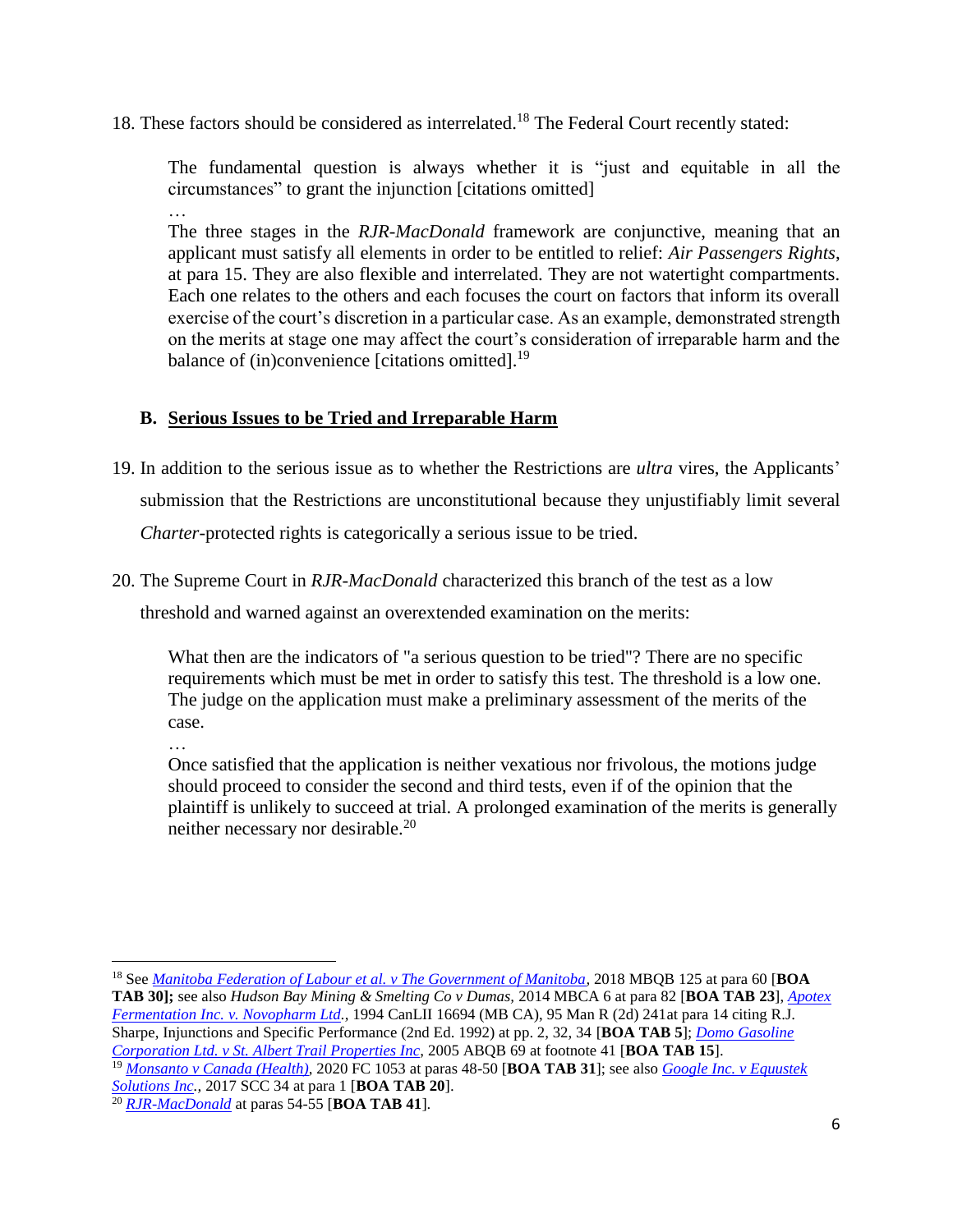### *Charter Section 2(a) – Freedom of Conscience and Religion*

21. In *Law Society of British Columbia v Trinity Western University,* the Supreme Court of Canada stated the following regarding freedom of religion as protected by section 2(a) of the *Charter*:

Although this Court's interpretation of freedom of religion reflects the notion of personal choice and individual autonomy and freedom, religion is about both religious beliefs and religious relationships *(Amselem,* at para. 40; *Loyola,* at para. 59, quoting Justice LeBel in *Hutterian Brethren,* at para. 182). The protection of individual religious rights under s. 2(a) must therefore account for the socially embedded nature of religious belief, as well as the "deep linkages between this belief and its manifestation through communal institutions and traditions" *(Loyola,* at para. 60). In other words, religious freedom is individual, but also "profoundly communitarian" *(Hutterian Brethren,* at para. 89). The ability of religious adherents to come together and create cohesive communities of belief and practice is an important aspect of religious freedom under s. 2 (a).<sup>21</sup>

22. An infringement of section 2(a) of the *Charter* occurs if a claimant shows: (1) that he or she sincerely believes in a belief or practice that has a nexus with religion, and (2) that the impugned conduct interferes with the applicant's ability to act in accordance with that belief or practice in a manner that is more than trivial or insubstantial. $^{22}$ 

### <span id="page-8-0"></span>*Section 2(b) – Freedom of Thought, Belief, Opinion and Expression*

23. Freedom of expression "has been recognized as a fundamental ingredient to the proper functioning of democracy for hundreds of years."<sup>23</sup> As the Supreme Court of Canada has found, "[i]t is difficult to imagine a guaranteed right more important to a democratic society

<sup>21</sup> *Law Society of British Columbia v. Trinity Western University,* 2018 SCC 32, [2018] 2 SCR 293 at para 64 [**BOA TAB 262**].

<sup>22</sup> *Ktunaxa Nation v British Columbia (Forests, Lands and Natural Resource Operations)*, 2017 SCC 54, [2017] 2 SCR 386 at para 122 [**BOA TAB 25**].

<sup>23</sup> *Christian Heritage Party v. City of Hamilton*, 2018 ONSC 3690 at para 39 [**BOA TAB 13**].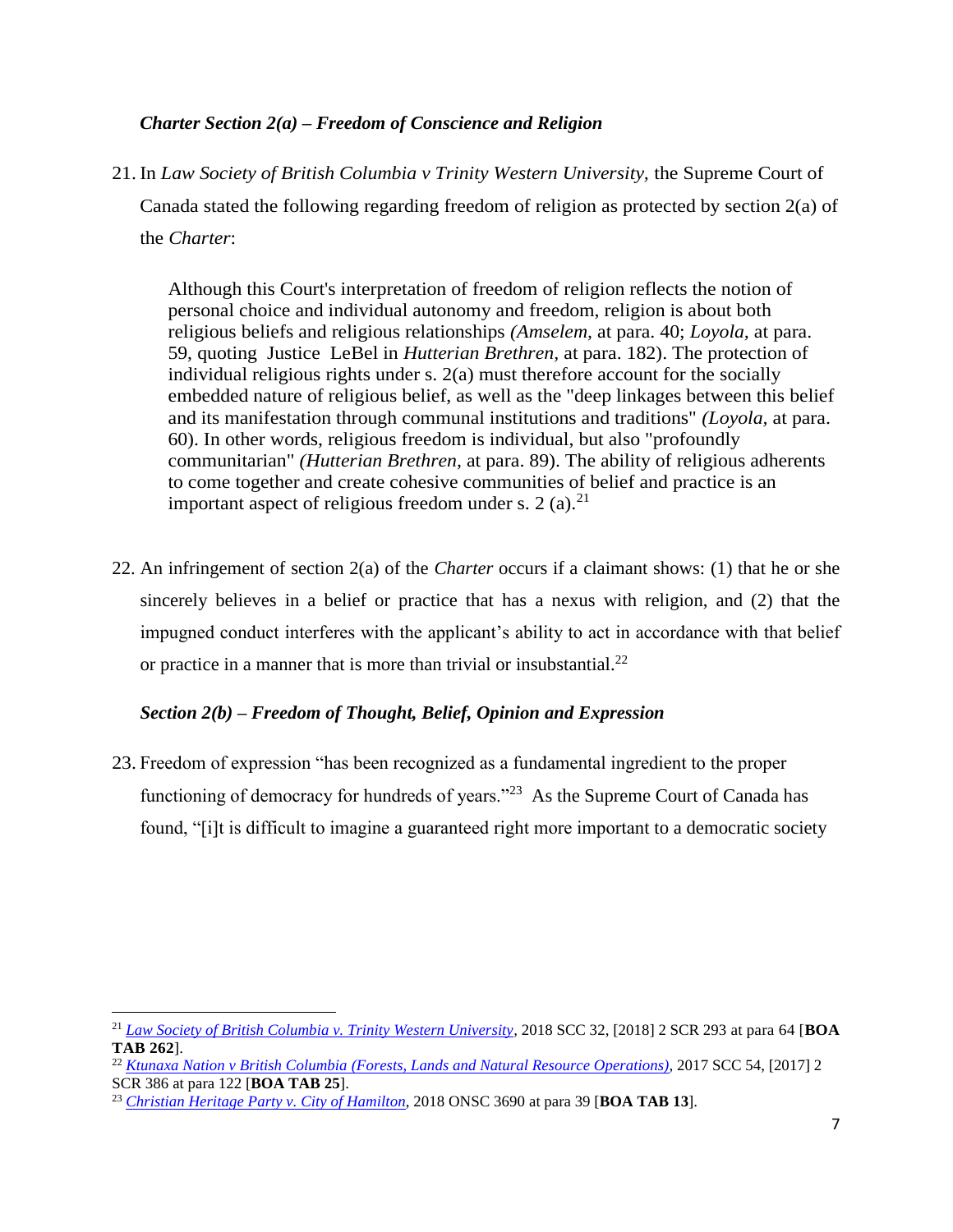than freedom of expression."<sup>24</sup> Indeed, "[f]reedom in thought and speech... are the essence of our life."<sup>25</sup>

- 24. The Supreme Court has stated: "The right to freedom of expression is just as fundamental in our society as the open court principle. It fosters democratic discourse, truth finding and self- fulfilment."<sup>26</sup> To summarize the jurisprudence, "[t]he vital importance of freedom of expression cannot be overemphasized."<sup>27</sup>
- 25. At the core of the protection for freedom of expression and at the heart of democracy is the right to peacefully, publicly, and collectively protest government action. Due to its importance as a fundamental value in our society, any government interference with freedom of expression "must be subjected to the most careful scrutiny" and "calls for vigilance."<sup>28</sup>
- 26. Expression is protected by the *Charter* if it meets the following test:

(1) Does the activity in question have expressive content, thereby bringing it, *prima facie*, within the scope of s.  $2(b)$  protection? (2) Is the activity excluded from that protection as a result of either the location or the method of expression? (3) If the activity is protected, does an infringement of the protected right result from either the purpose or the effect of the government action?<sup>29</sup>

## <span id="page-9-0"></span>*Section 2(c) – Freedom of Peaceful Assembly*

 $\overline{a}$ 

27. Although undeveloped, an identified purpose of freedom of peaceful assembly is to protect the physical gathering together of people.<sup>30</sup> Further, the right of peaceful assembly is, by

<sup>24</sup> *Edmonton Journal v. Alberta (Attorney General),* [1989] 2 SCR 1326, 1989CanLII 20 (SCC) at para 3 **[BOA TAB 17].**

<sup>25</sup> *Committee for the Commonwealth of Canada v. Canada,* [1991] 1 SCR 139, 1991 CanLII 119 (SCC), 1991] 1

RCS 139 at para 78, quoting *Boucher v The King*, [1951] SCR 265 at page 288 [*Committee for the Commonwealth of Canada*] [**BOA TAB 14**].

<sup>26</sup> *Canadian Broadcasting Corp. v. Canada (Attorney General),* 2011 SCC 2 at para 2 [**BOA TAB 11**].

<sup>27</sup> *Committee for the Commonwealth* at para 95, quoting *R v Kopyto* (1987), 24 OAC 81 at pp 90-91, 62 OR (2d) 449 [**BOA TAB 14**].

<sup>28</sup> *R v Sharpe,* [2001] 1 SCR 45, 2001 SCC 2 (CanLII) at para 22 [**BOA TAB 39]**; *Little Sisters Book & Art Emporium v Canada (Minister of Justice),* 2000 SCC 69 (CanLII), [2000] 2 SCR 1120 at para 36 [**BOA TAB 27**].

<sup>29</sup> *Greater Vancouver Transportation Authority v Canadian Federation of Students - British Columbia Component,*  2009 SCC 31 para 37 [*Greater Vancouver*] [**BOA TAB 21**].

<sup>&</sup>lt;sup>30</sup> Roach v Canada (Minister of State for Multiculturalism and Citizenship), [1994] 2 FC 406, 1994 CanLII 3453 (FCA) at para 69 [**BOA TAB 42**].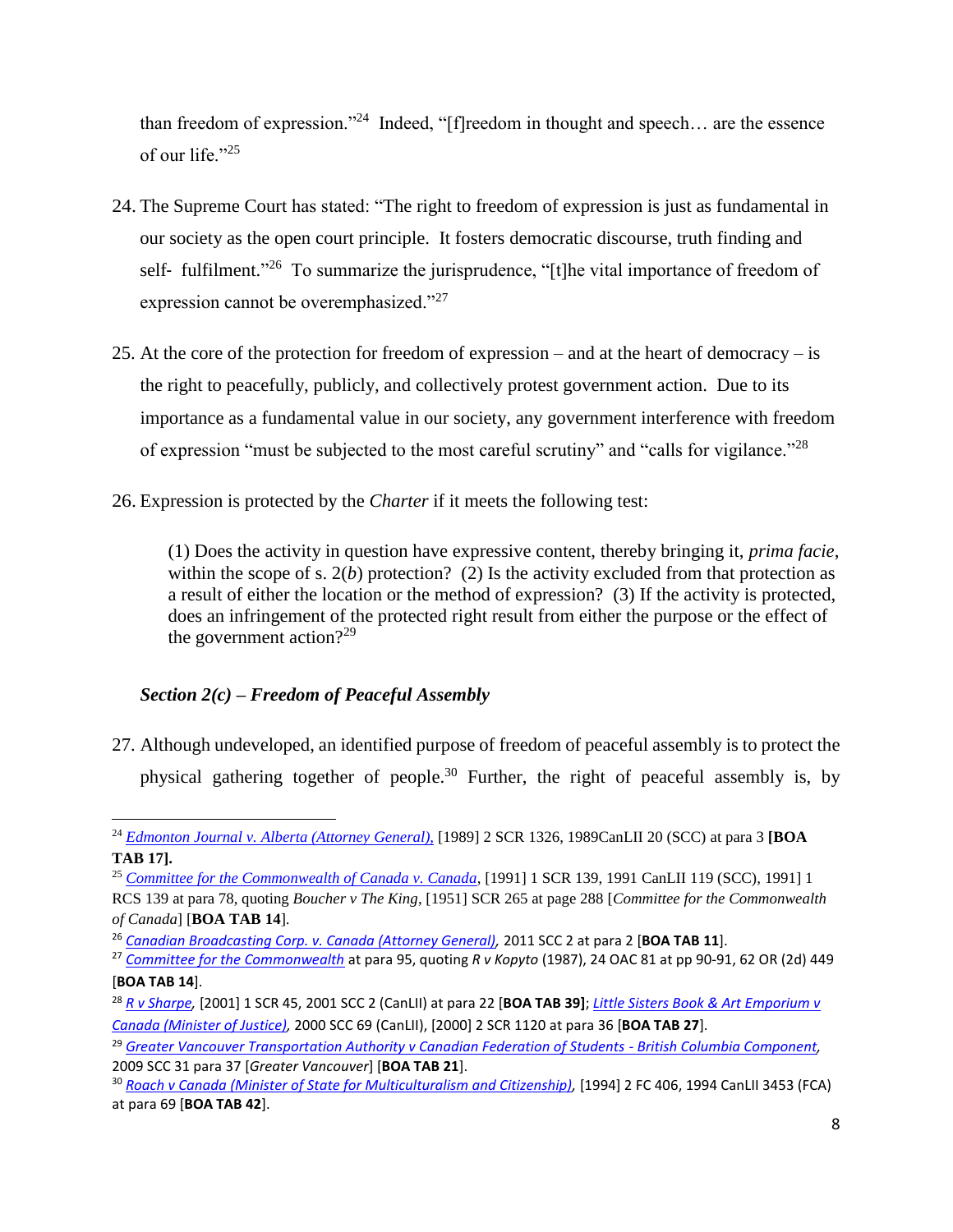definition, a collectively held right: it cannot be exercised by an individual and requires a coming together of people.<sup>31</sup>

28. The right to peacefully assemble is separate and distinct from the other section 2 *Charter* rights, and it requires the state to refrain from interfering in such assembly. It may also require the state to facilitate such assembly.<sup>32</sup> Although freedom of assembly cases have typically been determined on other *Charter* grounds, most notably freedom of expression,<sup>33</sup> freedom of peaceful assembly is an independent constitutionally-protected right.

### <span id="page-10-0"></span>*Section 2(d) – Freedom of Association*

- 29. A purposive approach to freedom of association defines the content of this right by reference to its purpose: "to recognize the profoundly social nature of human endeavors and to protect the individual from state-enforced isolation in the pursuit of his or her ends".<sup>34</sup> Freedom of association allows the achievement of individual potential through interpersonal relationships and collective action.<sup>35</sup>
- 30. The purpose of the right to freedom of association encompasses the protection of (1) individuals joining with others to form associations (the constitutive approach); (2) collective activity in support of other constitutional rights (the derivative approach); and (3) collective activity that enables "those who would otherwise be vulnerable and ineffective to meet on more equal terms the power and strength of those with whom their interests interact and, perhaps, conflict". 36

#### <span id="page-10-1"></span>*Section 7 - the Right to Life, Liberty and Security of the Person*

31. Section protects the triple interests of life, liberty and security of the person. The liberty interest protects the right of individuals to be free from state restrictions upon the freedom or

 $\overline{a}$ <sup>31</sup> *Mounted Police Assn. of Ontario v Canada (*Attorney *General),* 2015 SCC 1 at para 64 [*MPAO*] [**BOA TAB 33**].

<sup>32</sup> See e.g. *Garbeau c Montreal (Ville de),* 2015 QCCS 5246 at paras 120-156 [**BOA TAB 18**].

<sup>33</sup> Basil S. Alexander, "Exploring a More Independent Freedom of Peaceful Assembly in Canada" (2018) 8: I, UWO J Leg Stud 4 online: https://ojs.lib.uwo.ca/index.php/uwojls/article/view/5715/4809 [**BOA TAB 47**]. <sup>34</sup> MPAO at para 54, citing from Reference re Public Service Employee Relations Act (Alta.), [1987) 1 SCR 313, 1987 CanLII 88 (SCC) at 365 [*Re Public Service*] [**BOA TAB 33**].

<sup>35</sup> *Dunmore v Ontario (Attorney General), 2001 SCC 94* at para 17 [**BOA TAB 16]**.

<sup>36</sup> MPAO, at para 54, citing from *Re Public Service,* at 366 [**BOA TAB 33**].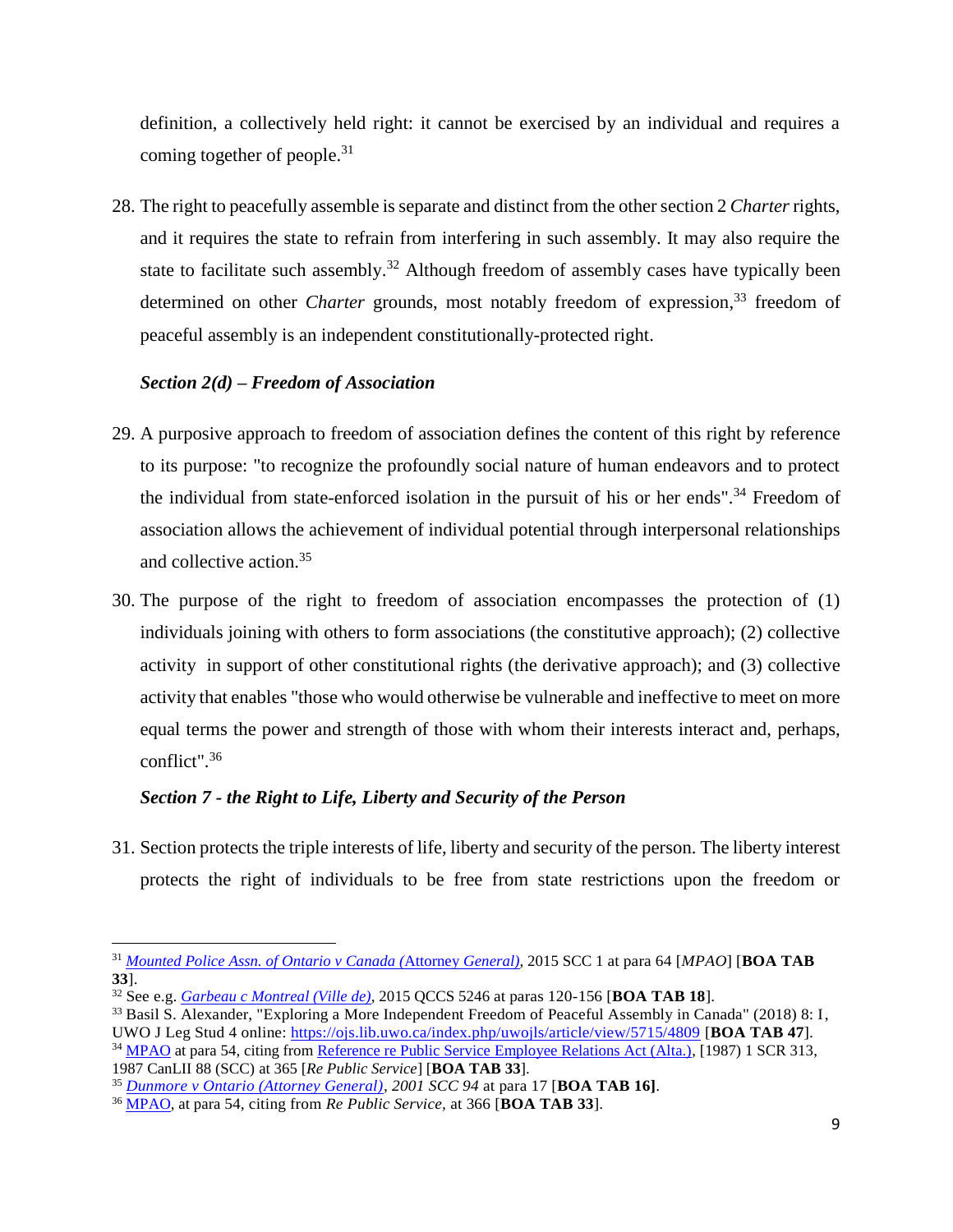movement.<sup>37</sup> It also protects bodily autonomy, core lifestyle choices, and fundamental relationship.<sup>38</sup>

32. The security of the person interest protects the right of individuals to be free from state action that threatens physical harm to their bodies, and also has a "serious and profound effect on a person's psychological integrity."<sup>39</sup>

### <span id="page-11-0"></span>*Section 7's Inherent limits – The Principles of Fundamental Justice*

- 33. Limitations of the section 7 interests are only lawful so long as the infringements caused by government action or a law are in accordance with the principles of fundamental justice. $40$ According to the Supreme Court of Canada, the principles of fundamental justice "are about the basic values underpinning our constitutional order."<sup>41</sup> The Court has recognized a number of principles of fundamental justice, but three have "emerged as central… laws that impinge on life, liberty or security of the person must not be arbitrary, overbroad, or have consequences that are grossly disproportionate to their object." $42$
- 34. Regarding gross disproportionality, the Supreme Court has stated, "if the impact of the restriction on the individual's life, liberty or security of the person is grossly disproportionate to the object of the measure", the restriction will not be found to accord with the principles of fundamental justice. $43$  The Court further found:

The inquiry into gross disproportionality compares the law's purpose, "taken at face value", with its negative effects on the rights of the claimant, and asks if this impact is completely out of sync with the object of the law.<sup>44</sup>

<sup>37</sup> *R v Heywood*, [1994] 3 SCR 761, 1994 CanLII 34 (SCC) at 789 [**BOA TAB 38**].

<sup>38</sup> *B. (R.) v. Children's Aid Society of Metropolitan Toronto*, 1995 CanLII 115 (SCC), [1995] 1 SCR 315 at paras 83- 85 [**BOA TAB 8**]; *Godbout v Longueuil (City)*, 1997 CanLII 335 (SCC), [1997] 3 SCR 844 at para 66 [**BOA TAB 19**].

<sup>39</sup> *New Brunswick (Minister of Health and Community Services) v G(J),* [1999] 3 SCR 46, 1999 CanLII 653 (SCC) at para 60 [**BOA TAB 35**].

<sup>40</sup> *Canada (Attorney General) v Bedford*, 2013 SCC 72, [2013] 3 SCR 1101 at paras 74-78 [*Bedford*] [**BOA TAB 9**]. <sup>41</sup> *Bedford* at para 96 [**BOA TAB 9**].

*<sup>42</sup> Carter v Canada (Attorney General),* 2015 SCC 5, [2015] 1 SCR 331 at para 72 [*Carter*] [**BOA TAB 12**].

<sup>43</sup> *Carter*, at para 89 [**BOA TAB 12**].

<sup>44</sup> *Carter*, at para 89 [**BOA TAB 12**].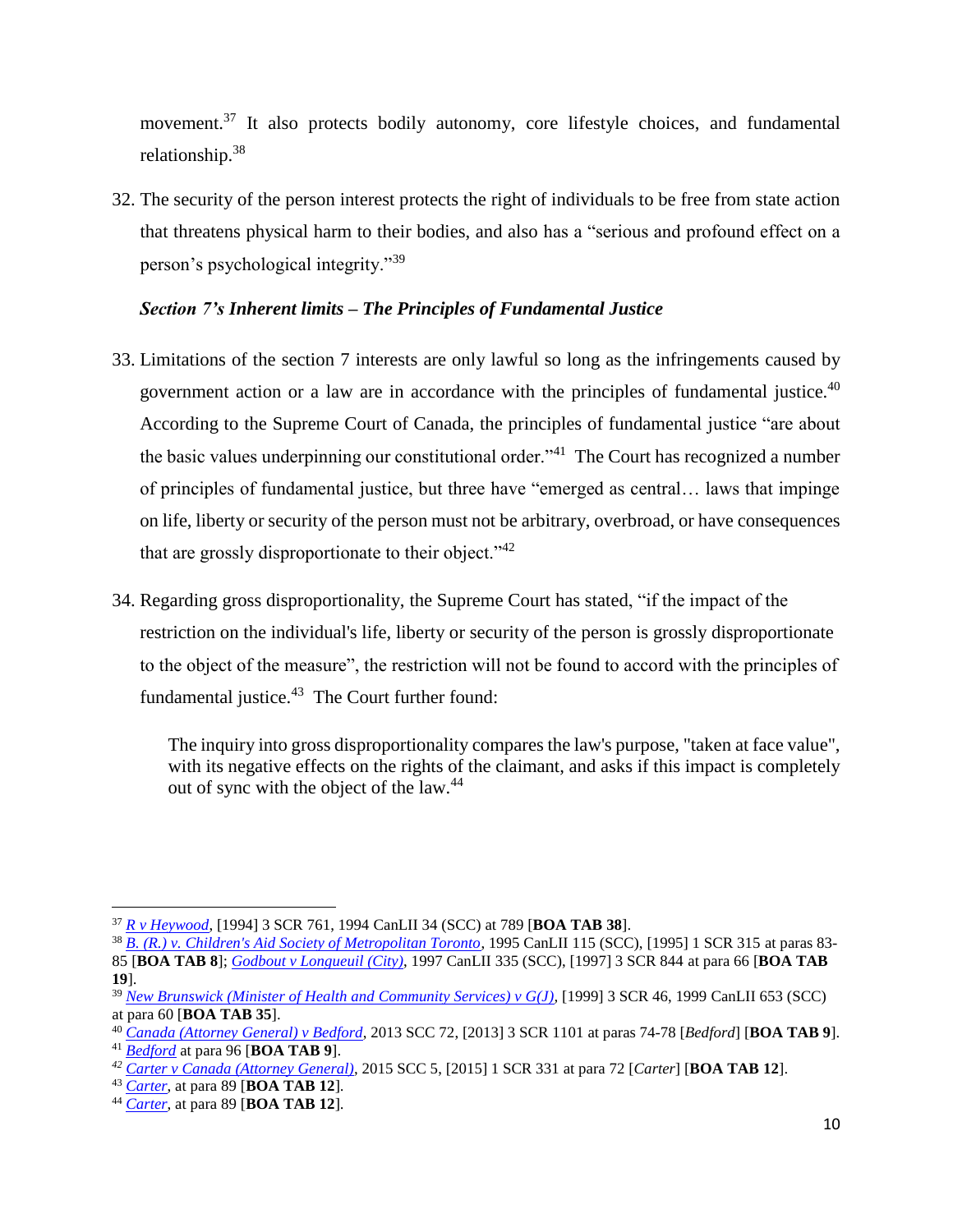- 35. As for overbreadth, if an impugned law or government measure which limits section 7 rights "goes too far and interferes with some conduct that bears no connection to its objective," it will be overbroad.<sup>45</sup>
- 36. Arbitrariness involves:

…whether there is a direct connection between the purpose of the law and the impugned effect on the individual, in the sense that the effect on the individual bears some relation to the law's purpose. There must be a rational connection between the object of the measure that causes the s. 7 deprivation, and the limits it imposes on life, liberty, or security of the person. A law that imposes limits on these interests in a way that bears *no connection* to its objective arbitrarily impinges on those interests.<sup>46</sup>

### <span id="page-12-0"></span>*Private Residence Restrictions*

- 37. The **Private Residence Restrictions** unjustifiably infringes constitutional rights in a manner that is utterly repugnant to the ideal of a free society that Canada and Alberta aspire to. The state can scarcely more severely overreach and intrude into the personal affairs of the free people of Alberta than to declare illegal the bringing friends and family into one's own home. Especially at what is supposed to be the most festive time of the year: Christmas. Absent rare and extreme exceptions, who passes through the doorway of one's home should never be controlled by government.
- 38. The emotional harm the **Private Residence Restrictions** will inflict upon Albertans is capricious and intolerable. <sup>47</sup> Diane Hachey describes the impact of this prohibition on her as follows:

I was planning to visit with my daughter and son-in-law's family during Christmas, but now I cannot because to do so would be illegal and we could be fined. I am extremely anxious, devasted and heartbroken over this whole situation.

This Christmas will be my grandson's first, and I cannot be there to celebrate it with him.

…

 $\overline{a}$ 

…

<sup>45</sup> *Bedford* at para 101 [**BOA TAB 9**].

<sup>46</sup> *Bedford* at para 111 [**BOA TAB 9**].

<sup>47</sup> Affidavit of Rebecca Marie Ingram, filed on December 9, 2020 [Ingram Affidavit]; Tanner Affidavit; Affidavit of Maria Keibel, filed December 10, 2020 [Keibel Affidavit]; Affidavit of Diane Hachey, filed December 11, 2020 [Hachey Affidavit].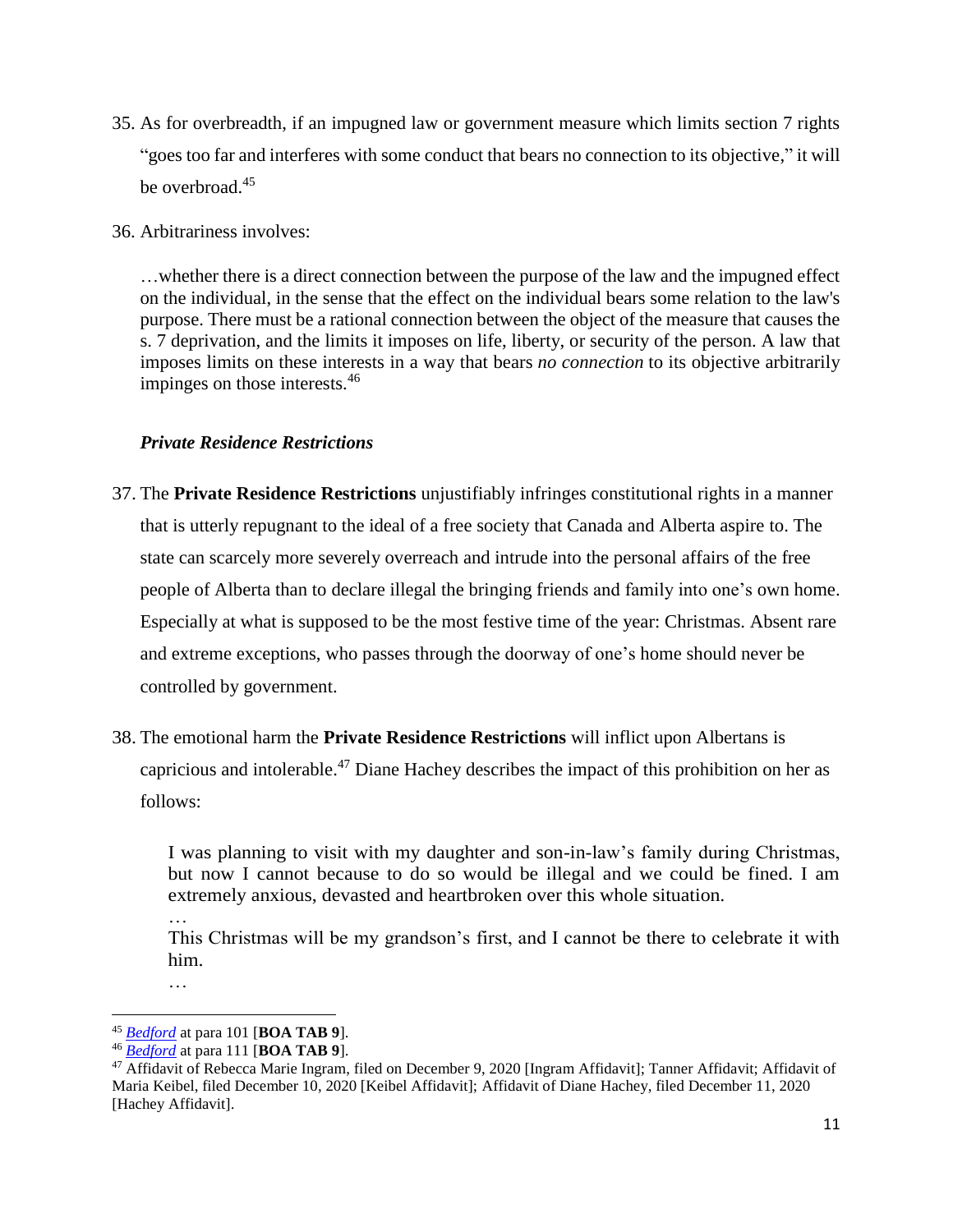If these restrictions continue, I will not see my daughter, son-in-law or my grandson before they move to Nova Scotia in January 2021. I can hardly bear the thought of that.

…

I will never get back this Christmas with my only grandson, which the Alberta Government has stolen from me. I have never felt so sad, helpless, and hopeless in all my life. I am dismayed that government is able to violate my rights to such an extreme degree that I have lost even the right to visit my family at Christmastime.<sup>48</sup>

39. The Applicant Torry Tanner:

The thought of being stripped of Christmas together with family is devastating and demoralizing. … This is extremely sad and disheartening, both for myself and the rest of my family.

I never would have thought that the Alberta government would issue orders attempting to cancel Christmas. Even less did I think it would be possible for the government to do such a thing.

I feel like I am living in a nightmare I cannot wake up from. I feel like I do not recognize anymore the society in which I live. I feel oppressed by the government and as though I can no longer depend on my constitutional rights to protect me from the government.<sup>49</sup>

40. Evidencing not merely how appalling, but also arbitrary and irrational the **Private** 

**Residence Restrictions** are, Maria Keibel describes in her affidavit that:

Our daughter lives alone in Brooks. She moved to Brooks a few weeks ago to start a new job.

The [Private Residence Restrictions] prohibits my daughter from coming home to spend Christmas with her family.

…

The [Private Residence Restrictions] force my immediately family to choose between adhering to the law, or being together at Christmas, which I can hardly believe is possible.

This means our daughter will have to spend Christmas alone, away from her family. This is not merely saddening for us, it breaks my heart.<sup>50</sup>

<sup>48</sup> Hachey Affidavit, paras 3, 5-7.

<sup>49</sup> Tanner Affidavit, paras 5-7.

<sup>50</sup> Keibel Affidavit, paras 1-4.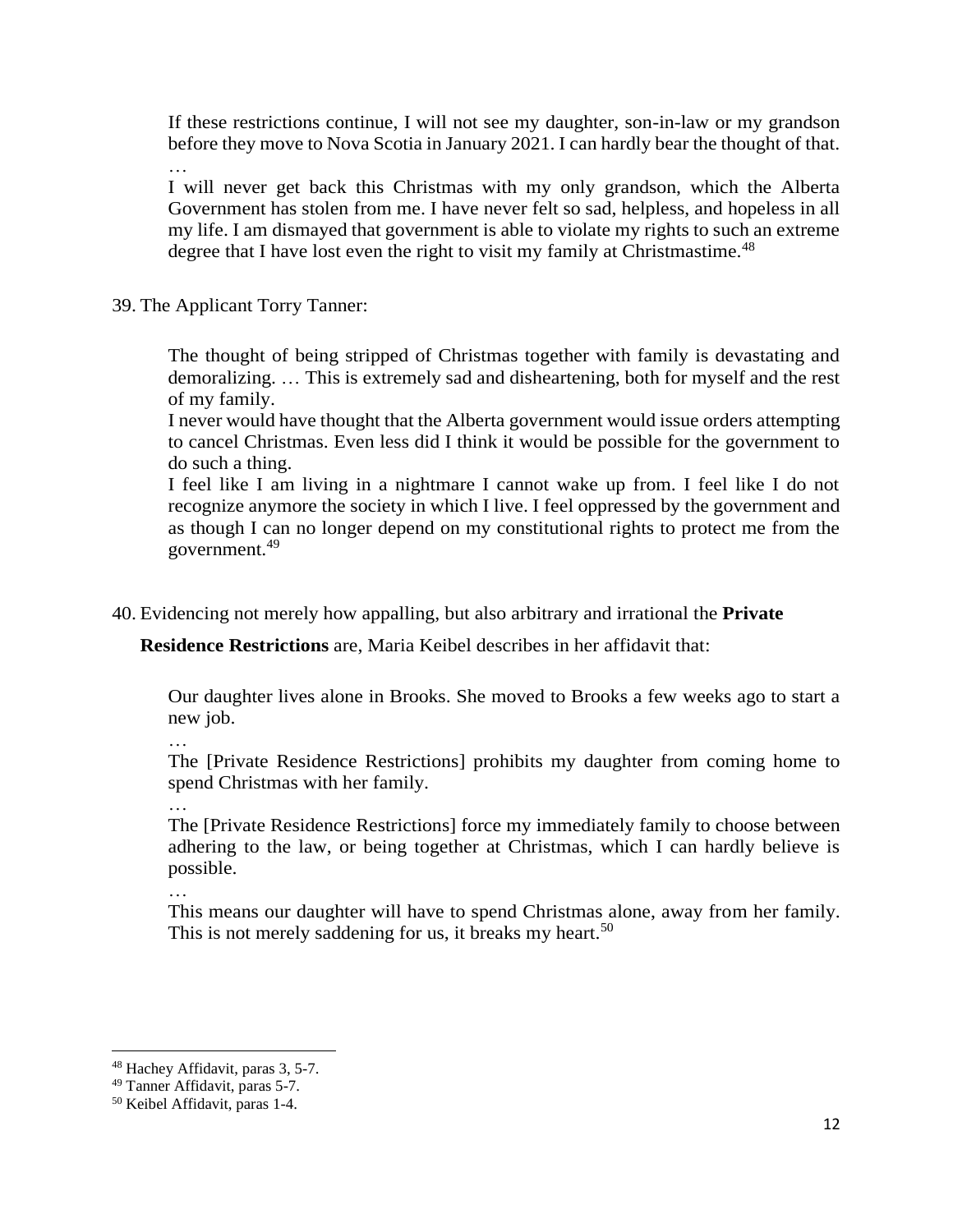- 41. The **Private Residence Restrictions** infringe liberty in a manner that is overbroad, arbitrary and grossly dipropionate. Overbroad because they apply to everyone regardless of whether they may have COVID-19, regardless of where the home is and regardless of who the people are. Arbitrary because there is no direct connection between friends and family celebrating Christmas together at their homes and any legitimate objective behind the **Private Residence Restrictions**. Grossly dipropionate because any potential harm related to COVID-19 flowing from people retaining the right to decide who enters their home pales in comparison to the harm, both qualitatively and quantitatively, inflicted by taking away the right. The harm encompasses the loss of the right itself and also the loss of the types of essential human interaction that make life worth living in the first place.
- 42. The **Private Residence Restrictions** further infringe freedom of religion in a manner that is not justified by section 1 of the *Charter*. Such **Restrictions** outlaw at people's houses Bible studies, prayer groups and house churches. This is in addition to the fact that spending Christmas together is, for many, overtly religious.<sup>51</sup> The extreme circumstances that could potentially justify such egregious breaches of section  $2(a)$  are just not existent.<sup>52</sup>
- 43. Lastly, on their face, the **Private Residence Restrictions** limit freedom of peaceful assembly and freedom of association in manner that is not demonstrably justified.

#### **Indoor Social Gathering Restrictions**

 $\overline{a}$ 

44. The definition of a "public place" is so broad in the *Public Health Act*<sup>53</sup> that it includes virtually any "public place". The **Indoor Social Gathering Restrictions** infringe the same

<sup>&</sup>lt;sup>51</sup> Tanner Affidavit, paras 3-4; Schoenberger Affidavit, para 11; Ingram Affidavit, paras 15-16. There are many other examples, such as Hannukah for Jews.

<sup>&</sup>lt;sup>52</sup> Affidavit of Dr. Stephen Tilley, filed December 7, 2020 [Tilley Affidavit]; Affidavit of Dr. Bao Dang, filed December 11, 2020 [Dang Affidavit]; Affidavit of Dr. Dennis Modry, sworn December 12, 2020 [Modry Affidavit].

 $53$  Public Health Act, section 1(1)(ii) "public place" includes any place in which the public has an interest arising out of the need to safeguard the public health and includes, without limitation,

 <sup>(</sup>i) public conveyances and stations and terminals used in connection with them,

 <sup>(</sup>ii) places of business and places where business activity is carried on,

 <sup>(</sup>iii) learning institutions,

 <sup>(</sup>iv) institutions,

 <sup>(</sup>v) places of entertainment or amusement,

 <sup>(</sup>vi) places of assembly,

 <sup>(</sup>vii) dining facilities and licensed premises,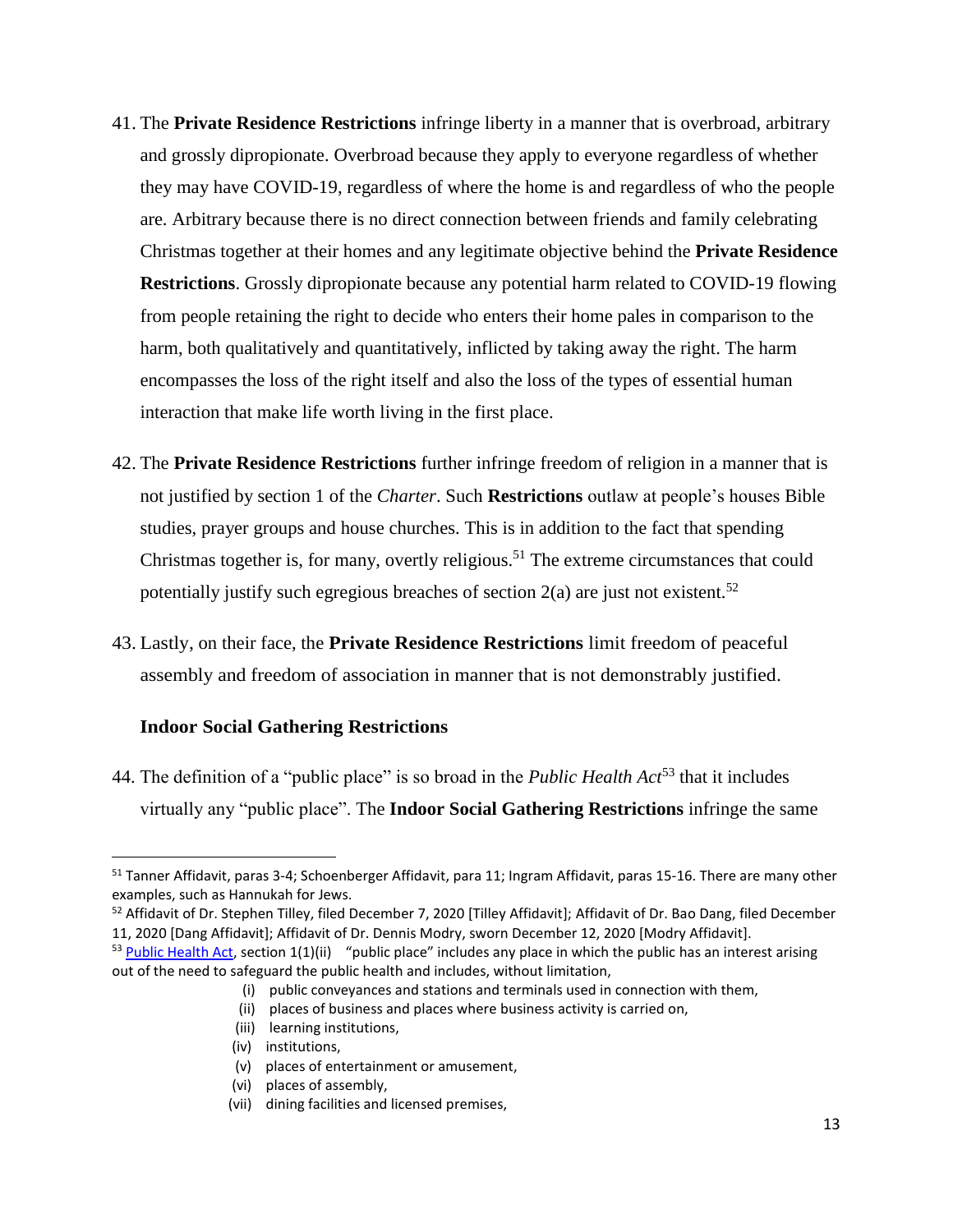*Charter* rights as the **Private Residence Restrictions**, and for some of the same reasons, but these restrictions capture important events that can only reasonably occur at places other than people's homes.

- 45. People that are reasonably free can peacefully meet with nearly anybody they want, nearly wherever they, however they want and for any purpose. But, the result of the **Indoor Social Gathering Restrictions** is that all Albertans are prohibited from socially meeting anyone outside their own household within a "building, structure or place visited by or accessible to the public". This blanket restriction, in combination with the **Private Residence Restrictions**, means citizens are effectively depraved of almost all meaningful social interaction, regardless of its purpose, importance or benefit.
- 46. It is cruel and capricious to use compulsion to isolate individuals from each other and the repercussions are palpable.<sup>54</sup> It is trite that human beings are inherently social and deprive much of their meaning, fulfillment and contentment from their relationships. In a free society those who are willing to shoulder some risk to themselves so as to benefit from social interaction should be as free to do so as those who self-select to isolate themselves because they prioritize the protection of their health above social interaction.
- 47. The **Indoor Social Gathering Restrictions** catch life events and ceremonies of deep personal importance that are literally "once in a lifetime". Gatherings such as weddings and funerals go to the core of the purposes underlying the protection of liberty, peaceful assembly, association, and the free exercise of religion. Funerals only happen once and cannot be delayed. Weddings are not much different, especially for religious people who believe that marriage is for life and that co-habiting prior to marriage is morally unacceptable. Both ceremonies are deeply religious for many people, in addition to being deeply emotional and relational.

 <sup>(</sup>viii) accommodation facilities, including all rental accommodation,

 <sup>(</sup>ix) recreation facilities,

 <sup>(</sup>x) medical, health, personal and social care facilities, and

 <sup>(</sup>xi) any other building, structure or place visited by or accessible to the public; [**BOA TAB 1**].

<sup>54</sup> Tilley Affidavit, paras 12 and 14.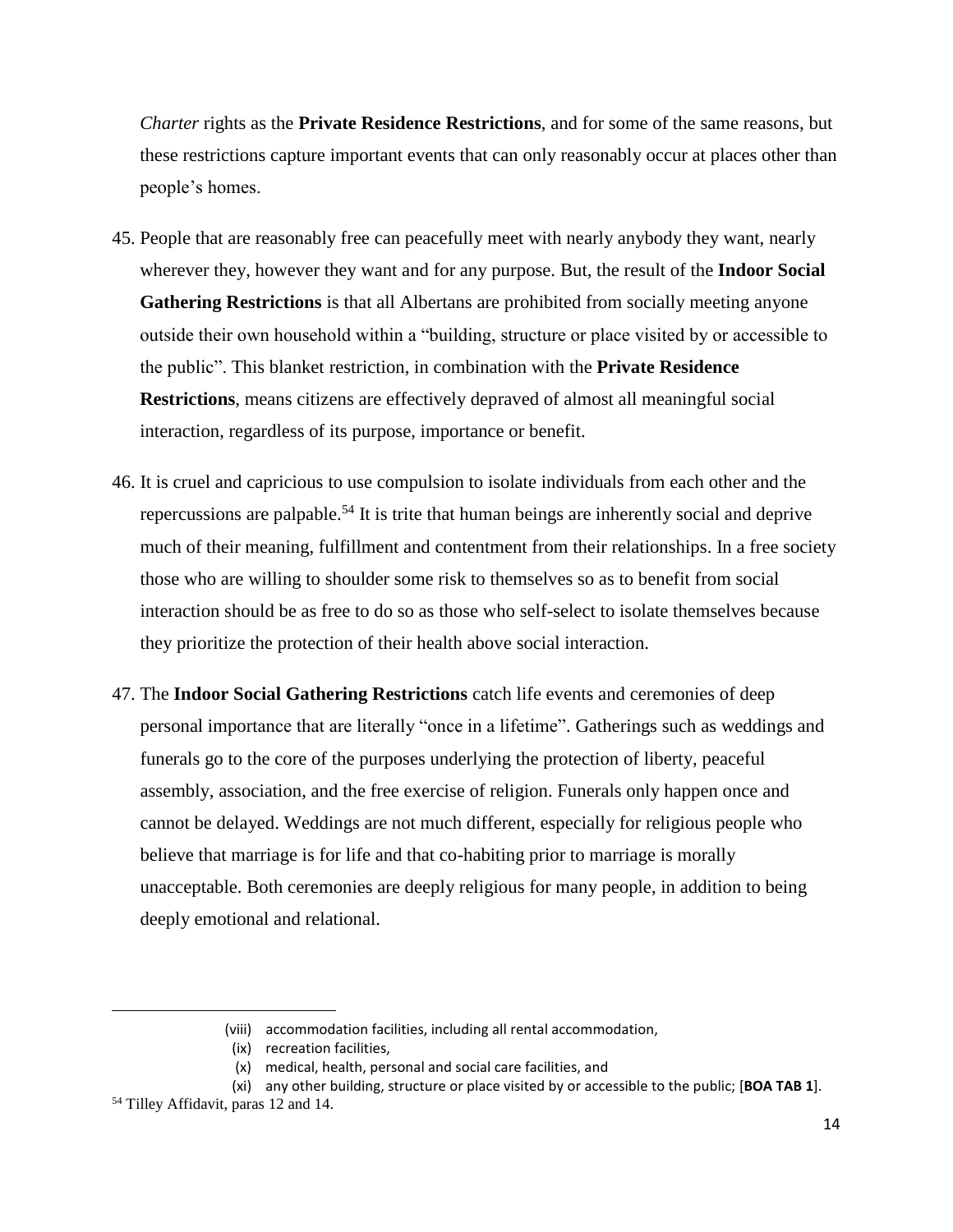48. The **Indoor Social Gathering Restrictions** arbitrarily limit social gatherings to zero and weddings and funerals to 10, all while ignoring venue capacity. It is irrational and capricious to limit all weddings and funerals to an almost meaningless 10 people when there are facilities, both religious and secular, that can hold 200 or more people, even at 15% capacity. The Supreme Court of the United States recently granted an injunction staying a mandate that only permitted a limited number of people to attend houses of worship with no consideration of the building size or capacity, all while services arbitrarily deemed essential could have any number of people.<sup>55</sup>

#### **Outdoor Gathering Restrictions**

- 49. In addition to infringing liberty for the same reasons as articulated above, and freedom of religion in so far as an outdoor gathering is for a religious purpose,<sup>56</sup> the **Outdoor Gathering Restrictions** curtail freedom of expression, association and peaceful assembly in a uniquely oppressive and dangerous manner.
- 50. Democracy quickly withers in an environment where citizens are deprived of the most effective means of communicating their disagreement with government policies and informing their elected representatives of the suffering imposed upon them by government decisions. Letters can be ignored. Online comments can be blocked and deleted. Phone calls can be evaded. Emails can go unanswered. But large, outdoor, public protests, demonstrations and rallies cannot be hidden. Nothing more powerfully articulates and communicates the will of the people short of a general election. The purpose underlying the **Outdoor Gathering Restrictions** may be merely misguided, but the effects are dire. Democracy can fade into authoritarianism just as summer fades into autumn unless governments are vigilantly held accountable.
- 51. In this regard, Justices of the Supreme Court of Canada once eloquently delivered the following comments:

<sup>55</sup> *S Roman Catholic Diocese of Brooklyn, New York v Andrew M. Cuomo, Governor Of New York,* 592 U. S. \_\_\_\_ (2020) [**BOA TAB 43**].

<sup>&</sup>lt;sup>56</sup> Examples include praying in certain important outdoor locations, performing and attending outdoor Christmas plays, attending live, interactive nativity displays and Christmas carolling.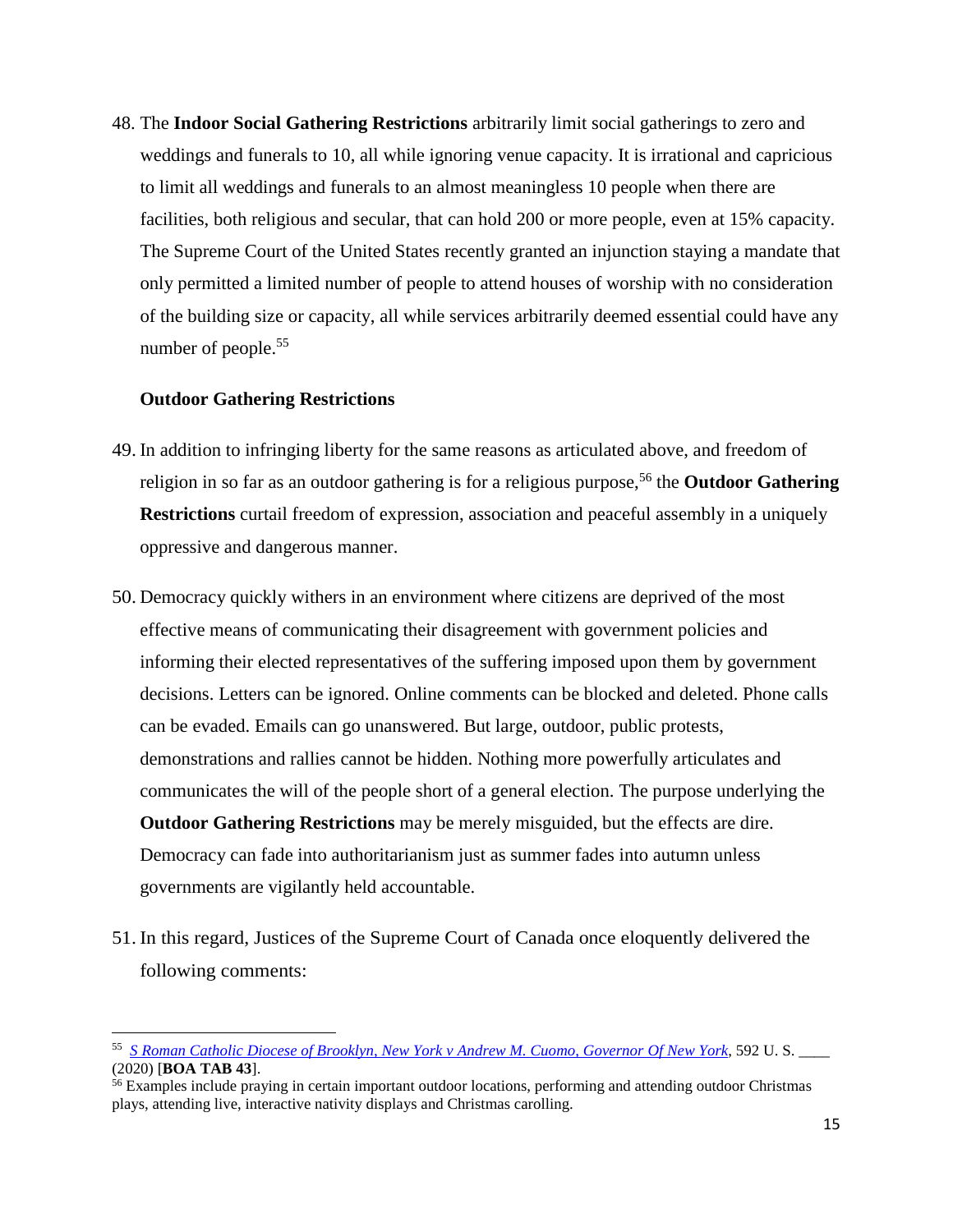… Canadian government is in substance the will of the majority expressed directly or indirectly through popular assemblies. This means ultimately government by the free public opinion of an open society, the effectiveness of which, as events have not infrequently demonstrated, is undoubted.

But public opinion, in order to meet such a responsibility, demands the condition of a virtually unobstructed access to and diffusion of ideas. Parliamentary government postulates a capacity in men, acting freely and under self-restraints, to govern themselves; and that advance is best served in the degree achieved of individual liberation from subjective as well as objective shackles. Under that government, the freedom of discussion in Canada, as a subject-matter of legislation, has a unity of interest and significance extending equally to every part of the Dominion. …

This constitutional fact is the political expression of the primary condition of social life, thought and its communication by language. Liberty in this is little less vital to man's mind and spirit than breathing is to his physical existence.

The right of free expression of opinion and of criticism, upon matters of public policy and public administration, and the right to discuss and debate such matters, whether they be social, economic or political, are essential to the working of a parliamentary democracy such as ours.<sup>57</sup>

#### **Masks**

- 52. The state-compelled wearing of face-coverings grossly interferes with bodily autonomy, infringing the liberty interests of all Albertans. This is not trivial. Not only does the **Mandated Mask Wearing** violate one's freedom to decide what goes on one's body, it interferes with individuals' very identity by covering the lower half of the face. Open, unhindered communication, including communication by facial expression, is now curtailed, infringing free expression.<sup>58</sup> In so far as masks cause harm to wearers, the **Mandated Mask Wearing** also infringes security of the person.
- 53. These section 7 and 2(b) limitations are arbitrary, overbroad and unjustified because everyone is required to wear a mask in all indoor spaces regardless of whether they are healthy or sick and notwithstanding the mounting evidence masks are do not

<sup>57</sup> *Switzman v Elbling and A.G. of Quebec*, 1957 CanLII 2 (SCC), [1957] SCR 285, pages 306 and 326 [**BOA TAB 44].**

<sup>58</sup> Schoenberger Affidavit, para 14.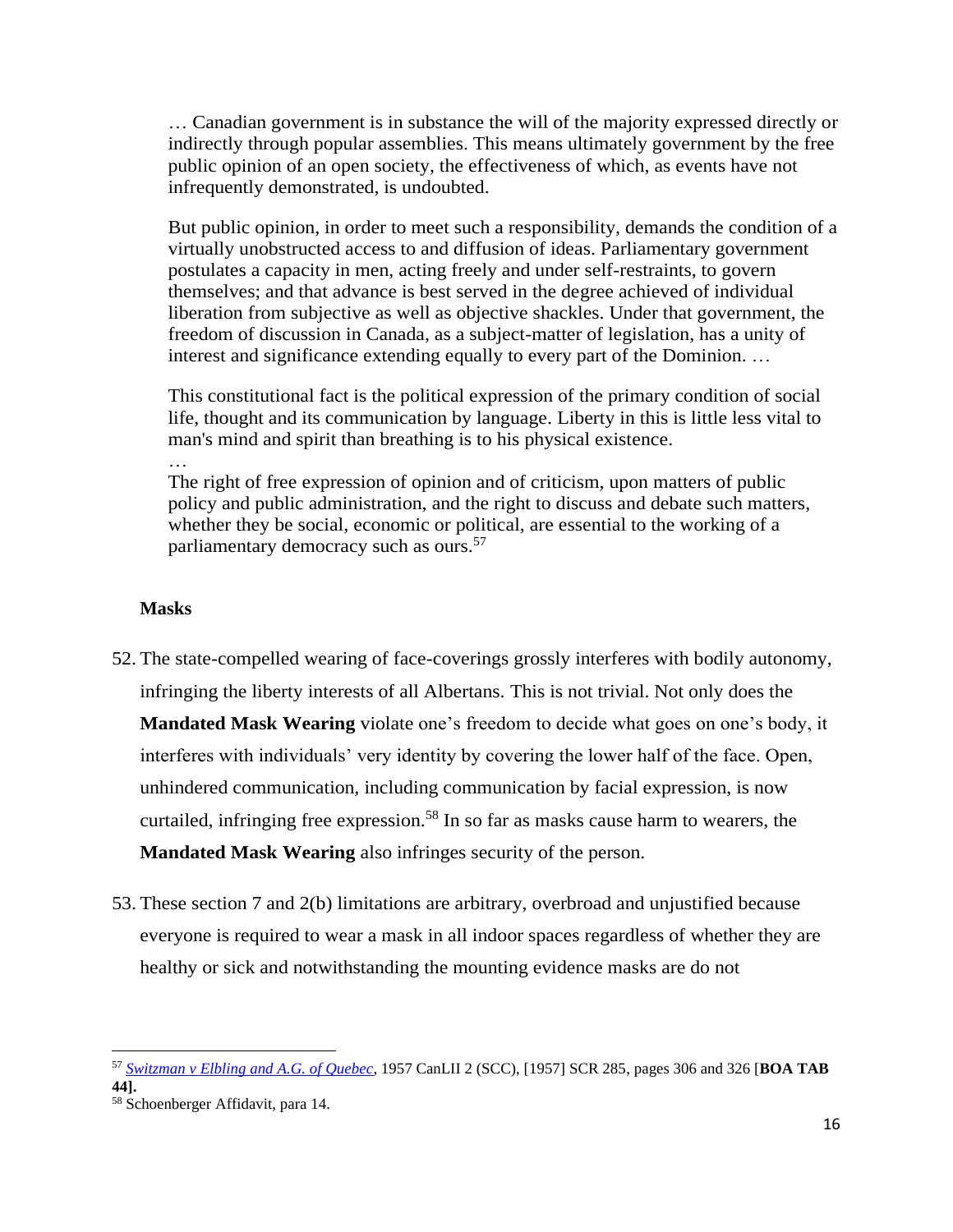meaningfully prevent the transmission of COVID and cause more harm than they could ever prevent.<sup>59</sup>

54. **Mandated Mask Wearing** further infringes freedom of religion in so far as masks are also required at churches, funerals and weddings. As discussed, such events have significant emotional, relational and spiritual implications for those attending and participating, and the resulting interference with one's appearance, identity, expression and open communication is utterly disproportionate with the, at best, speculative benefits of masks.<sup>60</sup> The state has no place in covering the faces of those worshiping their God, mourning their dead, or celebrating the union of lovers.

### <span id="page-18-0"></span>**C. Irreparable Harm**

55. "Irreparable" refers to the nature of harm, whether it is compensable by monetary damages. As the Supreme Court of Canada has stated:

At thisstage the only issue to be decided is whether a refusal to grant relief could so adversely affect the applicants' own interests that the harm could not be remedied if the eventual decision on the merits does not accord with the result of the interlocutory application.

…

"Irreparable" refers to the nature of the harm suffered rather than its magnitude. It is harm which either cannot be quantified in monetary terms or which cannot be cured, usually because one party cannot collect damages from the other.<sup>61</sup>

56. Irreparable harm should not be viewed narrowly.<sup>62</sup> The nature of the harm which can be considered irreparable is broad; there are no defined or fixed categories of irreparable harm, and the damages from irreparable harm do not have to be unquantifiable.<sup>63</sup> The Saskatchewan Court of Appeal has warned that setting too high a standard on this part of the test will "stultify" the purpose sought to be achieved by giving a Court the discretion to grant

 $\overline{a}$ 

<sup>63</sup> *Optilinx Systems Inc. v Fiberco Solutions Inc.,* (2014) OJ. No. 5708, 2014ONSC 6944 (CanLII) at para 12 [**BOA TAB 36];** *Bell Canada v. Rogers Communications Inc. et al.,* 2010 ONSC 2788 at paras 38-39 [**BOA TAB 6**].

<sup>59</sup> Modry Affidavit, Exhibit "B"; Affidavit of Denise Buchner, filed December 7, 2020, Exhibit "E".

<sup>60</sup> Schoenberger Affidavit, paras 6, 12.

<sup>61</sup> *RJR-MacDonald,* at paras 62-64 [**BOA TAB 41**].

<sup>62</sup> Robert J. Sharpe in *Injunctions and Specific Performance, Looseleaf Edition, Canada Law Book, Toronto,* at para 2.411, referenced in *Livent Inc. v Deloitte & Touche,* 2016 ONCA 395 at para 10 [**BOA TAB 28**].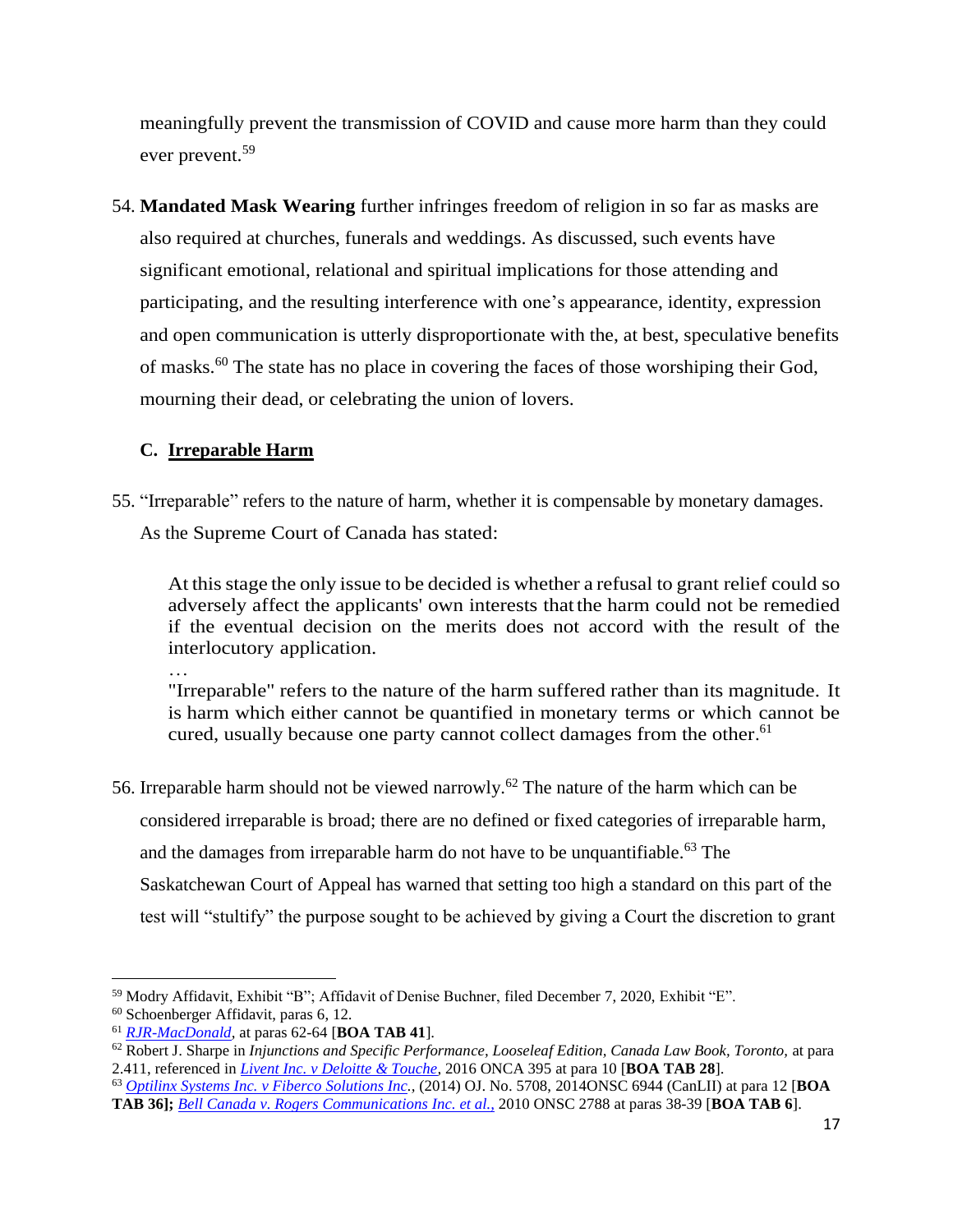interlocutory relief. <sup>64</sup> Further, the Applicants need only show a *likelihood* of irreparable harm.<sup>65</sup>

- 57. The Applicants submit that they have and will continue to suffer irreparable harm as a result of the loss of several of their constitutionally-protected rights and in so far as they will suffer devastating emotional, relational and spiritual harm that categorically cannot be financially compensated.
- 58. No amount of money can compensate for the wholesale and prolonged loss of one's civil liberties. What sum of money could bring a father and husband back from the dead, after he finally succumbed to the endless despair of never finding a job in a government-ravaged economy?<sup>66</sup> No financial recompense can buy back a cancelled Christmas with friends and family, or transport a grandmother back in time to be present for her grandson's first Christmas.<sup>67</sup> Maintaining a sense of purpose through providing for one's family, celebrating Christmas together, attending a loved one's funeral, and salvaging democracy are all priceless.

### <span id="page-19-0"></span>**D. The Balance of (in)Convenience**

- 59. This third prong of the test weighs the harm the Applicants would suffer if the injunction is not granted versus the harm the Respondents would suffer if the injunction is granted. In the context of a case like this one, involving *Charter* rights, the weighing is of harm to the public interest.<sup>68</sup>
- 60. It is trite law that it is typically in the public interest to not suspend the operation of *democratically enacted legislation* prior to a determination of the constitutionality of the

<sup>64</sup> *Mosaic Potash Esterhazy Limited Partnership v Potash Corporation of Saskatchewan Inc.,* 2011 SKCA 120 at paras 59-61 [**BOA TAB 32**].

<sup>65</sup> *Canada (Attorney General) v Oshkosh Defense Canada Inc*, 2018 FCA 102 at para 30 [**BOA TAB 10**].

<sup>&</sup>lt;sup>66</sup> See Affidavit of RK, filed December 7, 2020 [RK Affidavit].

<sup>67</sup> See Hachey Affidavit.

<sup>68</sup> *Harper*, para 5 [**BOA TAB 22**].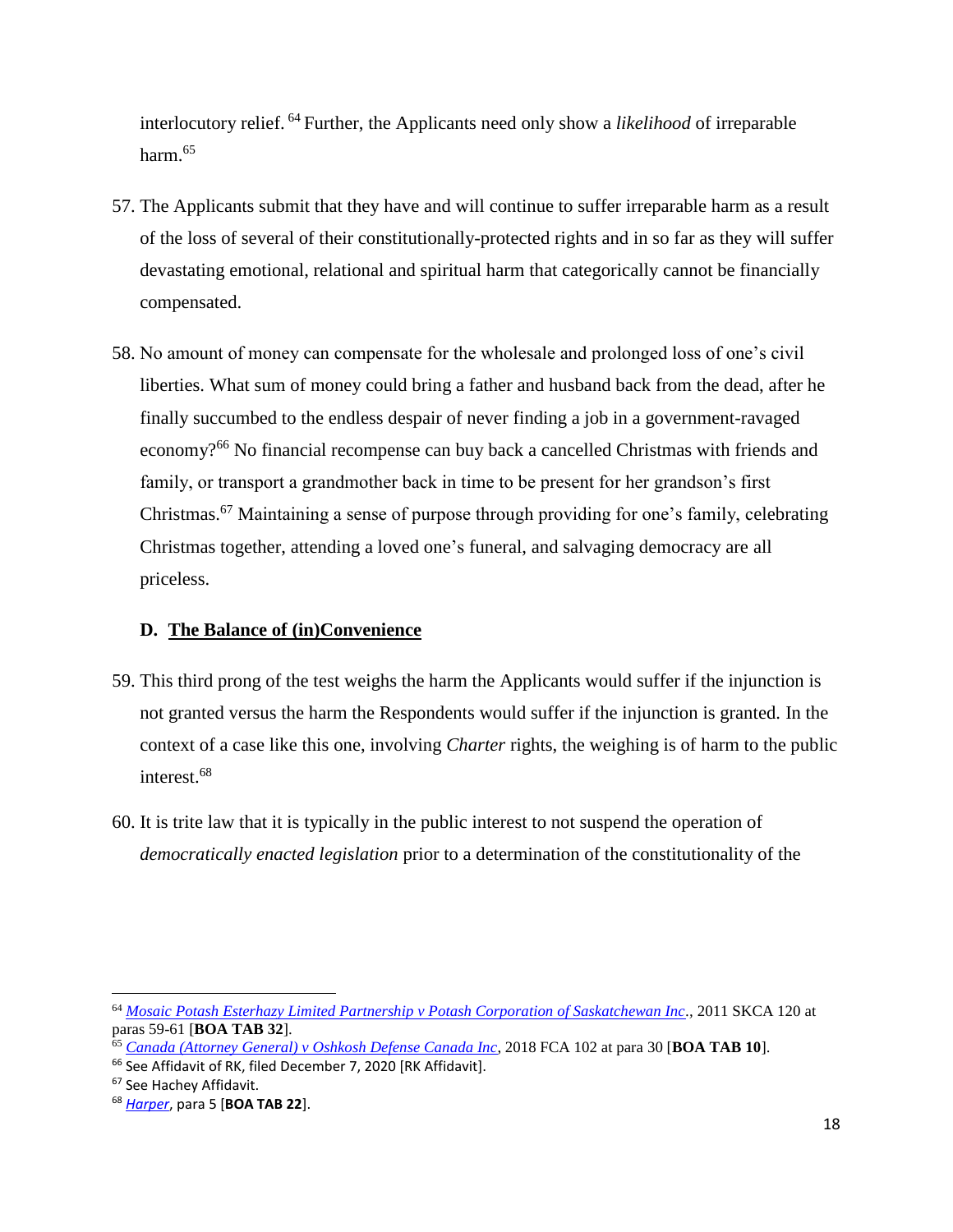challenged legislation.<sup>69</sup> However, the presumption is rebuttable.<sup>70</sup> Additionally, the Supreme Court has found that "denying … the injunction may deprive plaintiffs of constitutional rights simply because the courts cannot move quickly enough."<sup>71</sup>

- 61. The within application is not directly caught by the presumption applied in *Harper*, <sup>72</sup> which emphasized the "duly enacted" nature of the democratically passed legislation being challenged.<sup>73</sup>
- 62. The impugned Restrictions were imposed by the order of a single, democratically unaccountable civil servant: a medical officer. Absolutely no democratic process was engaged by the CMOH in making her pronouncements. No widespread feedback from the public was received or considered. Those suffering the destruction of their liberty, livelihoods, mental health and relationships have not been consulted. No mandate for a lockdown on society was sought from that society through any type of election.
- 63. The CMOH Orders are not "legislation" enacted by a democratically elected Legislative Assembly where there is open and public debate by the elected representatives of the public. Neither have the CMOH's Orders been brought before the Legislature for study, proposed amendments or democratic approval. There are no sunset clauses in the *Public Health Act* that restrain these orders or make them go for review before the Legislative Assembly after a certain timeframe. There is no record of debate, no consideration of competing interests like financial, educational, religious, or even the infringement of *Charter*-protections;

<sup>72</sup> *Harper* [**BOA TAB 22**].

<sup>69</sup> *National Council of Canadian Muslims (NCCM) c. Attorney General of Quebec*, 2017 QCCS 5459, at para 45 [*NCCM 2017*] [**BOA TAB 34**].

<sup>70</sup> Examples of such cases were listed in *British Columbia (Attorney General) v Alberta (Attorney General),* 2019 FC 1195 at para 163 [**BOA TAB 7**]: *Law Society of British Columbia v Canada (Attorney General),* 2001 BCSC 1953; *Québec (Procureur général) v Canada (Procureur général)* [the Long-Gun Registry case], 2012 QCCS 1614; *Alberta Union of Provincial Employees v Alberta, 2014 ABQB 97* [AUPE]; *Thcho Government v Canada (Attorney General),* 2015 NWTSC 9; *National Council of Canadian Muslims v Québec (Procureur général),* 2018 QCCS 2766 [Council of Muslims]

<sup>71</sup> *Harper*, para 5 citing R. J. Sharpe, *Injunctions and Specific Performance* (loose-leaf ed.), at para. 3.1220 [**BOA TAB 22**].

<sup>73</sup> *Harper* at paras 5, 9 and 11 [**BOA TAB 22**].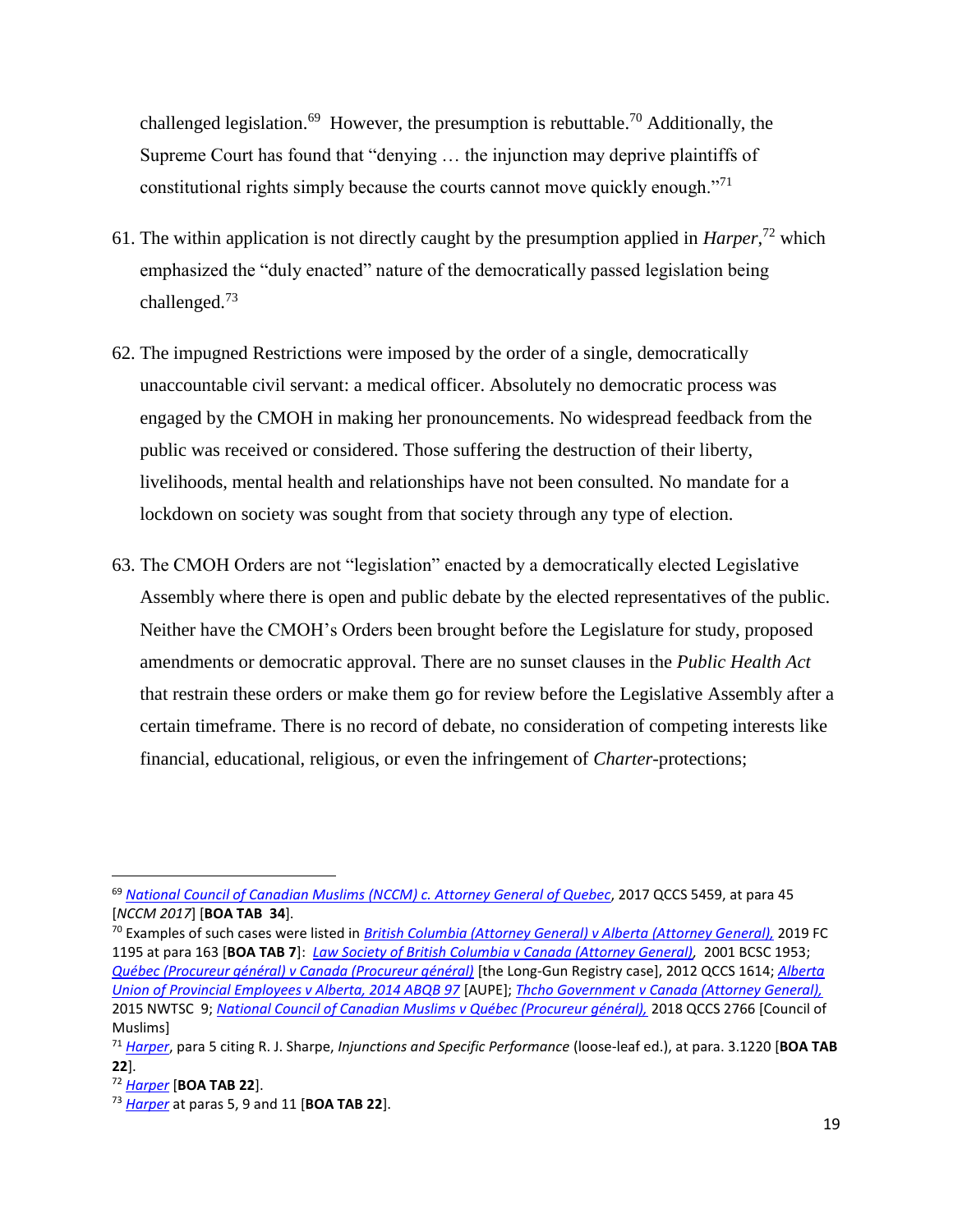- 64. Further, the CMOH has provided no meaningfully reviewable reasons in support of her Orders, which she is mandated by the *Doré*/*Loyola* requirements to do.
- 65. The CMOH Orders are the farthest thing from "duly" or "democratically" enacted legislation. The Orders therefore do not benefit from the initial presumption that the public interest does not favour staying the **Restrictions**. The CMOH has no prior claim to the public interest over that of the Applicants or the rest of Albertans.
- 66. Even when dealing with legislation, individual claimants can establish that the public interest favours immediately upholding their *Charter* rights over protecting constitutionally-suspect legislation.<sup>74</sup> In *National Council of Canadian Muslims*, the Quebec Superior Court recognized:

…public interest includes both the concerns of society at large and the particular interests of identifiable groups. Moreover, public interest does not always gravitate in favour of enforcement of existing legislation. If this was to be the case, the values of our free and democratic society would be compromised.<sup>75</sup>

67. As definitively stated by the Supreme Court of Canada:

[T]he government does not have a monopoly on the public interest. As Cassels points out at p. 303:

While it is of utmost importance to consider the public interest in the balance of convenience, the public interest in *Charter* litigation is not unequivocal or asymmetrical in the way suggested in Metropolitan Stores. The Attorney General is not the exclusive representative of a monolithic "public" in *Charter* disputes, nor does the applicant always represent only an individualized claim. Most often, the applicant can also claim to represent one vision of the "public interest".

… Each party is entitled to make the court aware of the damage it might suffer prior to a decision on the merits. In addition, either the applicant or the respondent may tip the scales of convenience in its favour by demonstrating to the court a compelling public interest in the granting or refusal of the relief sought. "Public interest" includes both the concerns of society generally and the particular interests of identifiable groups.<sup>76</sup>

<sup>74</sup> *NCCM 2017* [**BOA TAB 34**].

<sup>75</sup> *NCCM 2017*, at para 59 [**BOA TAB 34**].

<sup>76</sup> *RJR-MacDonald* at paras 65-66 [**BOA TAB 41]**; see also *NCCM 2017*, at para 33 [**BOA TAB 34**].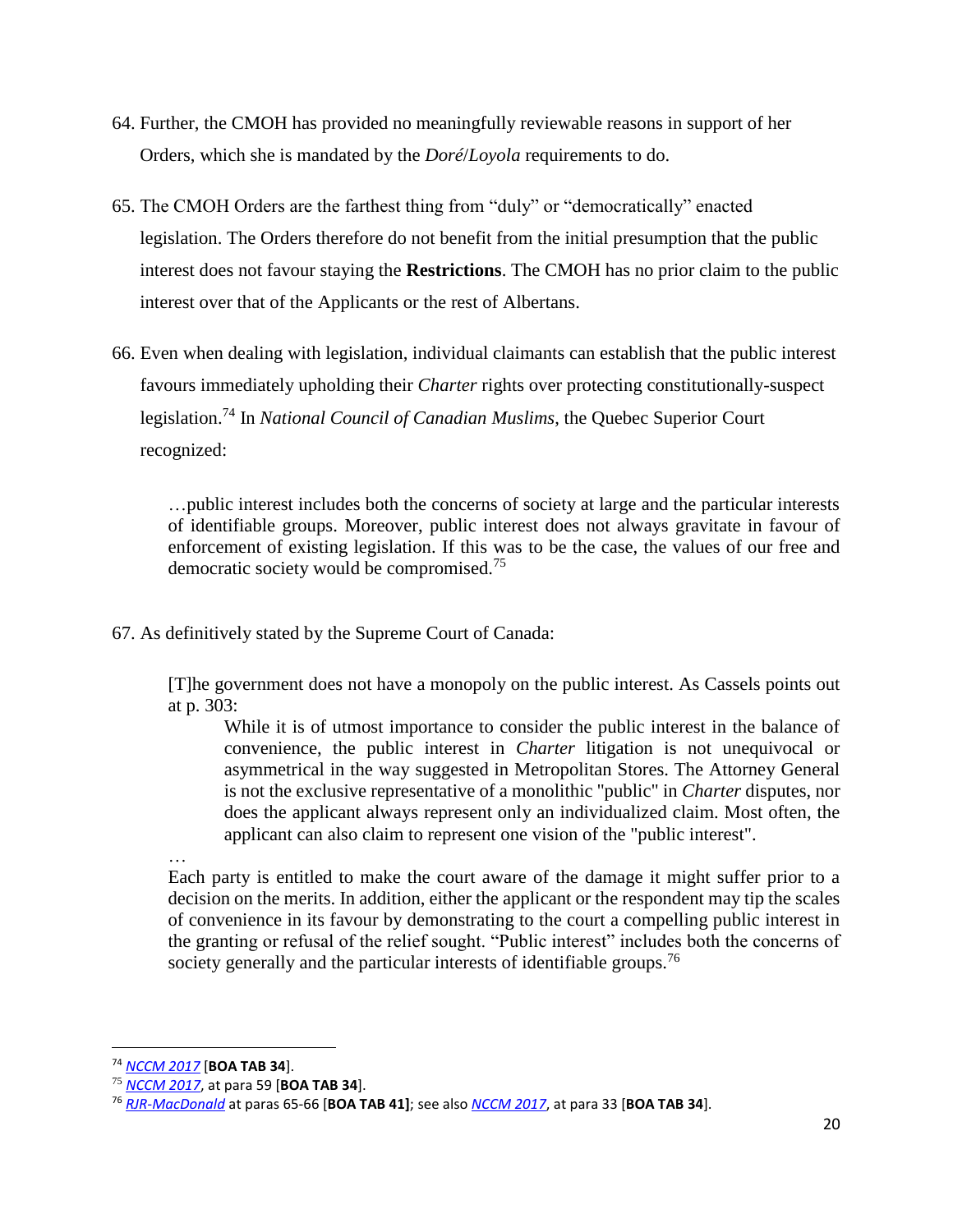- 68. The Respondent is going to say that we are in the middle of a pandemic. But, as Supreme Court Justice Brown once said, "saying so does not make it so".<sup>77</sup> Despite "case count" hysteria in the media, the evidence before this Court is that what Alberta is experiencing is not significantly worse than a bad flu year and certainly not calamitous or catastrophic.<sup>78</sup>
- 69. Clearly, it is in the public interest to address the transmission of a communicable illness such as COVID-19, and to attempt to protect those vulnerable to the illness. But, only to the degree efforts to do so have a demonstrated reasonable chance of success and will not result in more harm than possible benefit. It is decidedly not in the public interest to impose upon society more harm through government decisions than the impact of COVID-19 itself. The public interest demands the government not make a bad situation far worse.
- 70. In addition to the lack of evidence lockdowns actually meaningfully reduce the negative impact of COVID-19, there is significant disagreement with and denouncement of lockdowns as effective and somehow no more harmful than COVID-19 itself.<sup>79</sup>
- 71. Further, and most importantly, it has become incontrovertible since the Spring of 2020 that lockdown measures such as the **Restrictions** causes a dramatic degree of harm that far outweighs the speculative harm of COVID-19 with no lockdowns.<sup>80</sup> The statistics mathematically quantify lockdown harms on society, but the Affidavits filed herewith put a human face to the suffering than appears on paper and it is tragic. The public interest favours the Applicants and the staying of the **Restrictions** because the harm from the **Restrictions** is both avoidable and more severe than the harm COVID-19 is capable of causing and avoidable, whereas the benefit of the **Restrictions** is speculative.
- 72. The observations by Dr. Stephen Tilley, a Cardiologist, are that critical health determinants of "income, employment and working conditions, social supports and health behaviours"

<sup>77</sup> *Law Society of British Columbia v. Trinity Western University,* 2018 SCC 32, [2018] 2 SCR 293 at para 304 [**BOA TAB 26**].

<sup>78</sup> Tilley Affidavit, at paras. 3-5; Dr. Dang Affidavit, at paras 3-8; Modry Affidavit, Exhibit "B".

 $79$  See, for example, the Great Barrington Declaration: Dang Affidavit, para 13, Exhibit "B" and Modry Affidavit, Exhibit "B".

<sup>80</sup> Tilley Affidavit, paras 6-14; Schoenberger Affidavit, paras 14-18; Modry Affidavit, Exhibit "B"; Ingram Affidavit, paras 7, 15, 21, 24-29, 33-36; Hachey Affidavit; Keibel Affidavit; Tanner Affidavit; R.K. Affidavit.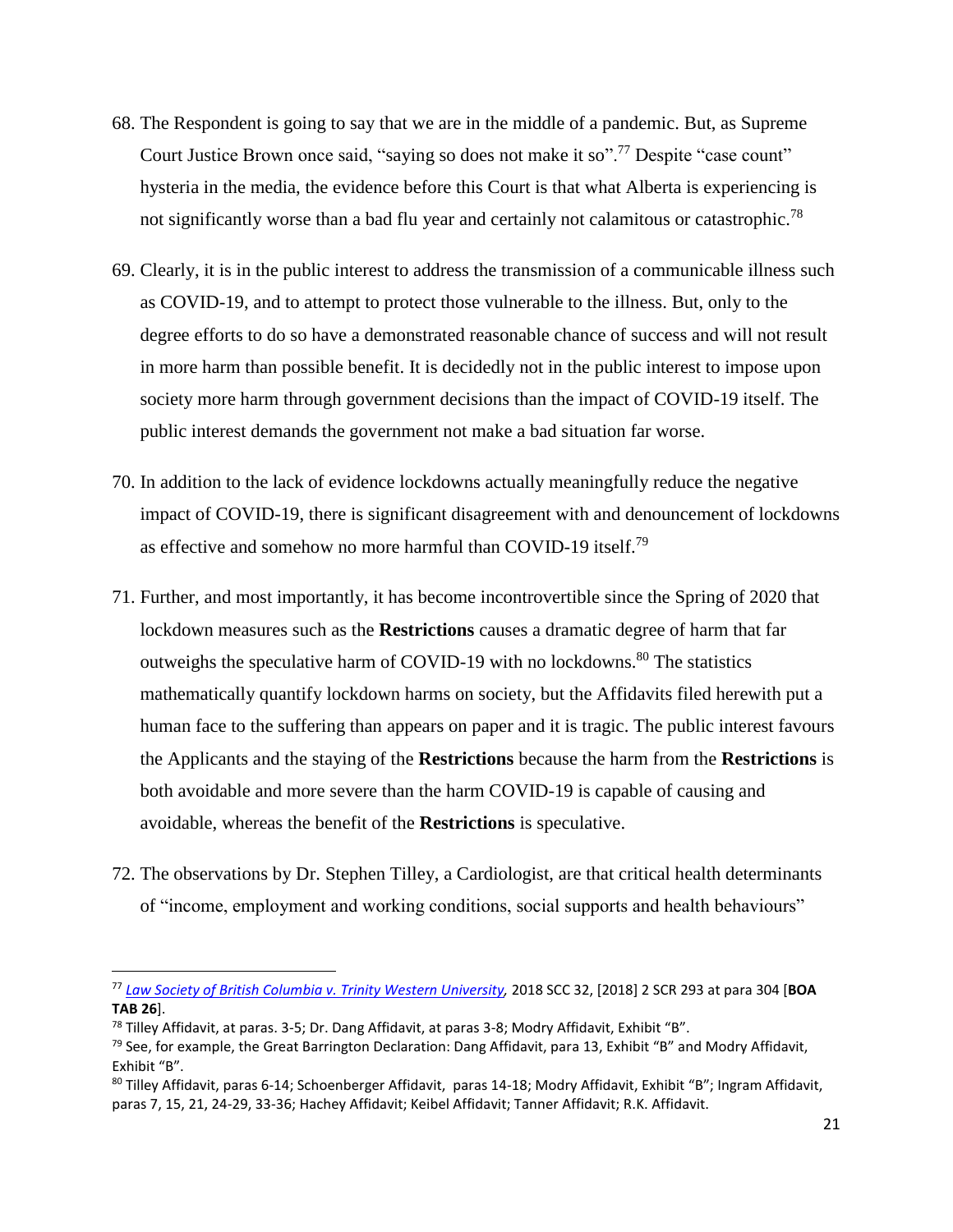have fallen over the last nine months.<sup>81</sup> Some of his patients have stopped "taking critical" cardiovascular medications, simply because they cannot afford them.<sup>382</sup> Over the past nine months he has seen a high number of patients with "symptoms that resemble cardiac disease, such as chest pain, shortness of breath, racing heart" but many of them have a completely normal heart and these symptoms are a reflection of "underlying stress and anxiety."<sup>83</sup> Additionally, "the stress of unemployment and financial strain also manifest themselves as poor health choices, which in turn impact health outcomes."<sup>84</sup> Dr. Tilley also speaks to the social isolation and how a few of his patients have considered prolonged social isolation worse than the risk of death from COVID-19.<sup>85</sup>

- 73. Yet, as has become widely known, ICUs are not overrun, the accuracy of COVID-19 testing is suspect, the effectiveness of masks is unproven, and COVID-19 poses no credible threat to people under 60 with no co-morbidities.<sup>86</sup> "For people 70 and over, the infection survival rate is 95%. For people under 70, it is 99.95%."<sup>87</sup> The **Restrictions** are an overreaction, driven by fear, and the consequences of the loss of liberty, livelihoods and mental health are grossly disproportionate.
- 74. Rational and significantly less intrusive means exist to protect the limited people who are vulnerable (above 60 with one or more co-morbidities) that the government inexplicably refuses to use instead. Further, the Alberta Government's own pandemic response notes the importance of "mitigating societal disruption in Alberta through ensuring the continuity and recovery of critical services" and "minimizing adverse economic impact".<sup>88</sup>
- 75. The **Restrictions** are apparently only aimed at attempting to control COVID-19—they give no thought to social disruptions (including mental health and the impact of social isolation)

<sup>81</sup> Tilley Affidavit, para 6.

<sup>82</sup> Tilley Affidavit, para 9.

<sup>83</sup> Tilley Affidavit, para 10.

<sup>84</sup> Tilley Affidavit, para 11.

<sup>85</sup> Tilley Affidavit, para 14.

<sup>86</sup> Modry Affidavit, Exhibit "B"; Affidavit of Rebecca Maria Ingram, Exhibit "A"; Affidavit of Denis Lynn Buchner paras 7 and 12, Exhibit "E"; affidavit of Dr. Bao Dang at para 5, Exhibit "A")

<sup>87</sup> Affidavit of Dr, Dennis Modry, Exhibit "B" at page 93: December 8, 2020 Senate Testimony of Dr. Jay Bhattacharya.

<sup>88</sup> Alberta Government, Alberta's Pandemic Influenza Plan, March 2014 at page 9 [**BOA TAB 46];** See also Modry Affidavit, Exhibit "C".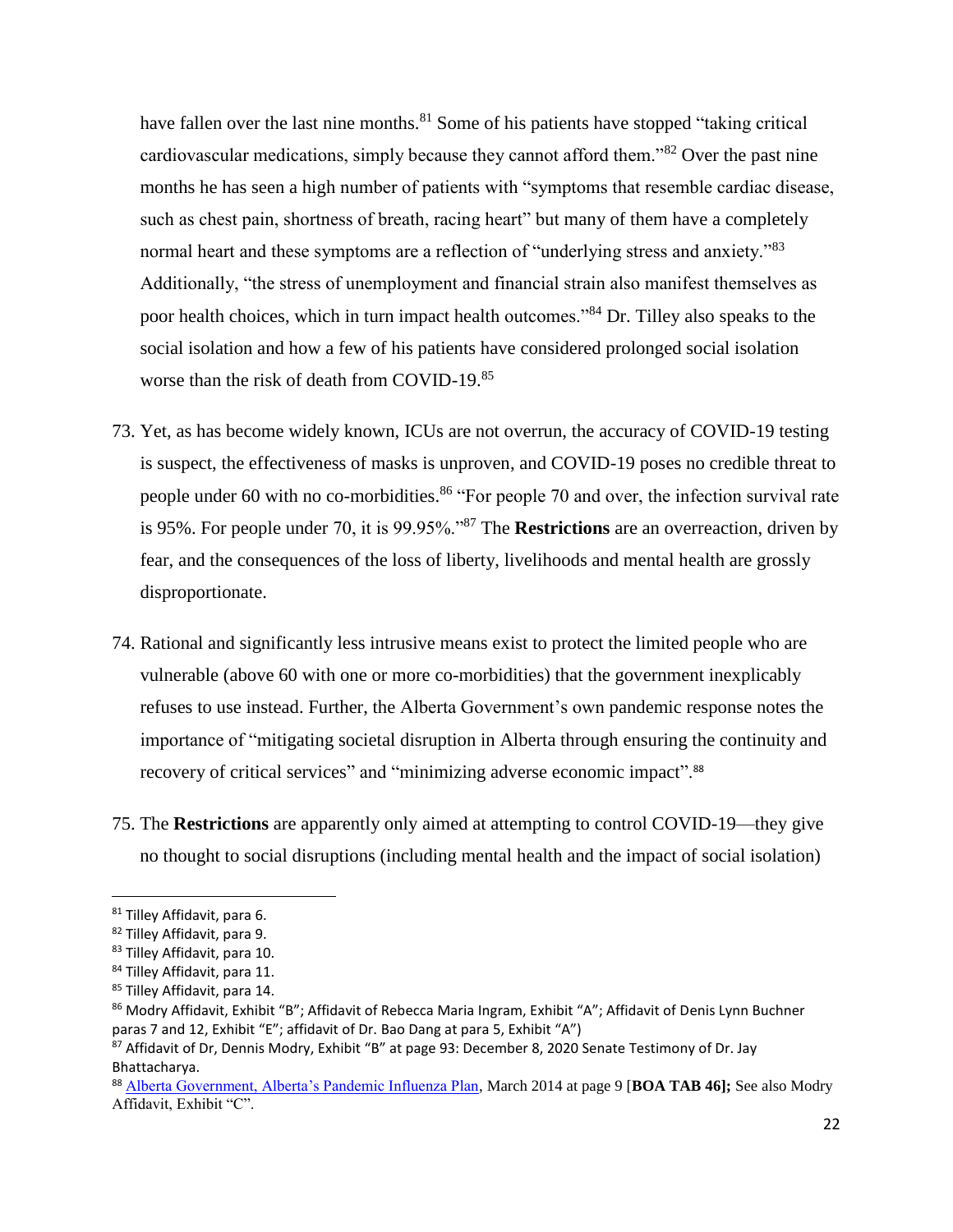and how to minimize adverse economic impacts. In Alberta during the spring lockdown months, the rates of unintentional opioid poisoning deaths dramatically increased. The report stated that:

[b]eginning in March 2020, the number of harms associated with opioid use began to increase significantly, reaching record levels not previously seen, in conjunction with a decrease in the utilization of treatment and harm reduction services. Some key findings include: … in the **second quarter of 2020, 301 individuals** died of an unintentional opioid poisoning.…"<sup>89</sup>

- 76. As shown in Alberta's pandemic goal planning, wholistic goals need to be considered including economic and mitigating social disruption. This weighs in favour of the **Restrictions** not being in the public interest as they are exclusively focused on COVID-19 with no consideration of balancing the mental or psychological impacts or economic consequences of them.
- 77. The deaths of those who have died with COVID are tragic, and obviously not in the public interest. However, the unnecessary widespread suffering felt by all of society and herein detailed is no less tragic. Ultimately, on balance, removing the avoidable and governmentimposed harm experienced by all Albertans as a result of the **Restrictions** is more in the public interest than the continued imposition of such harms on the mere speculation the Restrictions reduce the unavoidable, natural harm as a result of COVID-19.

#### <span id="page-24-0"></span>**IV. CONCLUSION**

- 78. Albertans are currently experiencing the greatest collective violation of civil liberties this Province has ever known. Yet, there is no war, no calamitous natural disaster, no catastrophic loss of critical infrastructure, and no dramatic, overwhelming, sweeping loss of life.
- 79. Select individual rights and freedoms have been constitutionalized in this country for a reason. Not merely because living in a free society is convenient, because of the recognition that the activities, experiences and endeavours those rights protect are what make life truly worth living. History has borne out that maximum individual freedom is directly linked to

<sup>89</sup> Alberta, COVID-19 Opioid Response Surveillance Report, Q2 2020 September 2020 [**BOA TAB 45**]. (emphasis added)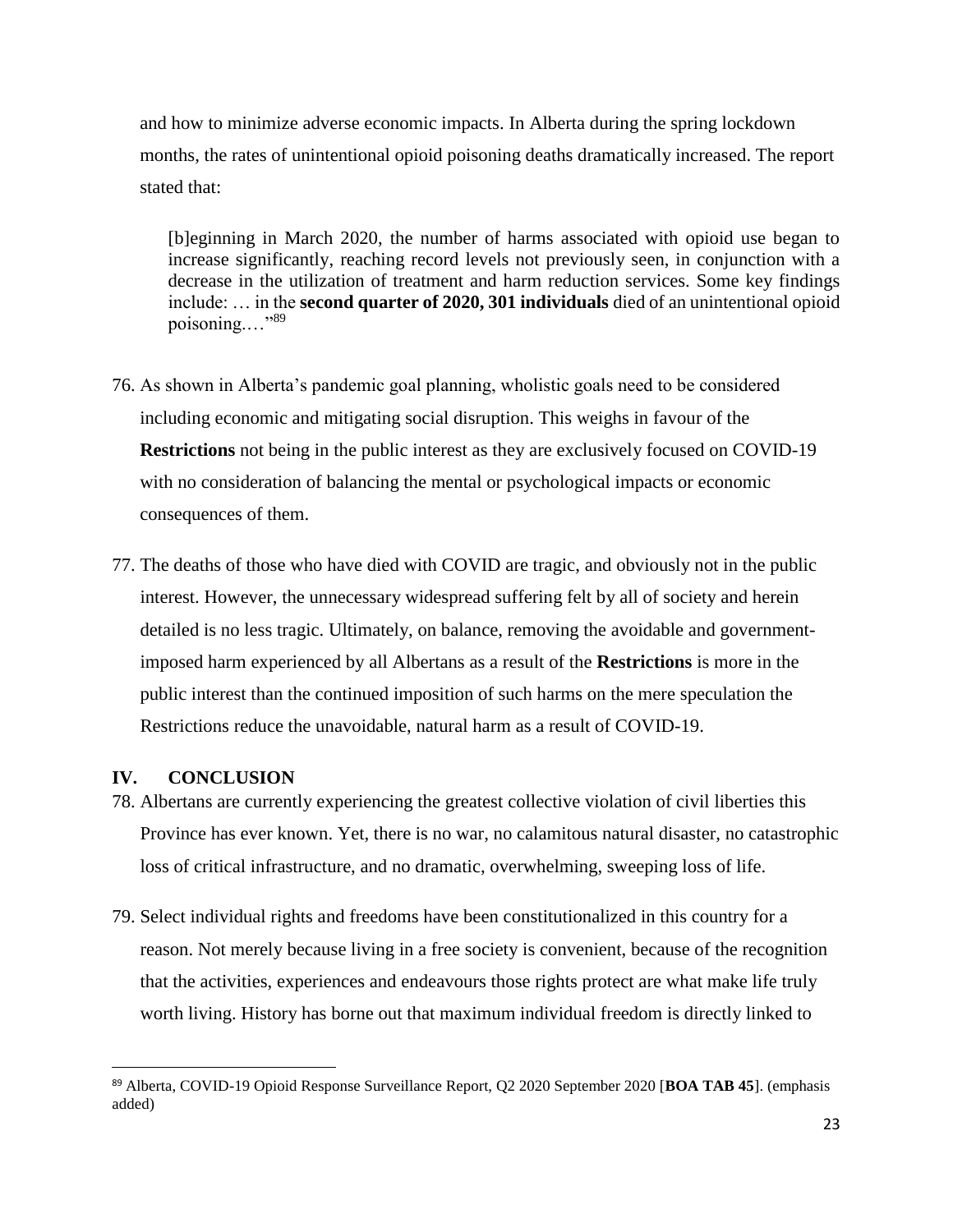maximum human flourishing and suffocating government control is directly linked to less human flourishing, and, sometimes, none at all.

80. There can nothing more antithetical to the public interest than the systemic dismantling of the freedoms of the Alberta people, even if that dismantling is an unintended consequence of government efforts to respond to a perceived crisis. It is Albertans who should be on holiday during this Christmas, not their freedoms.<sup>90</sup>

ALL OF WHICH IS RESPECTFULLY SUBMITTED THIS 13<sup>th</sup> day of December 2020:

\_\_\_\_\_\_\_\_\_\_\_\_\_\_\_\_\_\_\_\_ \_\_\_\_\_\_\_\_\_\_\_\_\_\_\_\_\_\_\_\_\_\_\_\_

Jocelyn Gerke

James S. M. Kitchen Jocelyn Gerke

Counsel for the Applicants, Heights Baptist Church, Northside Baptist Church, Erin Blacklaws and Torry Tanner

 $\overline{a}$ <sup>90</sup> See *S Roman Catholic Diocese of Brooklyn, New York v Andrew M. Cuomo, Governor Of New York,* 592 U. S. \_\_\_\_ (2020) at para 3 [**BOA TAB 43**].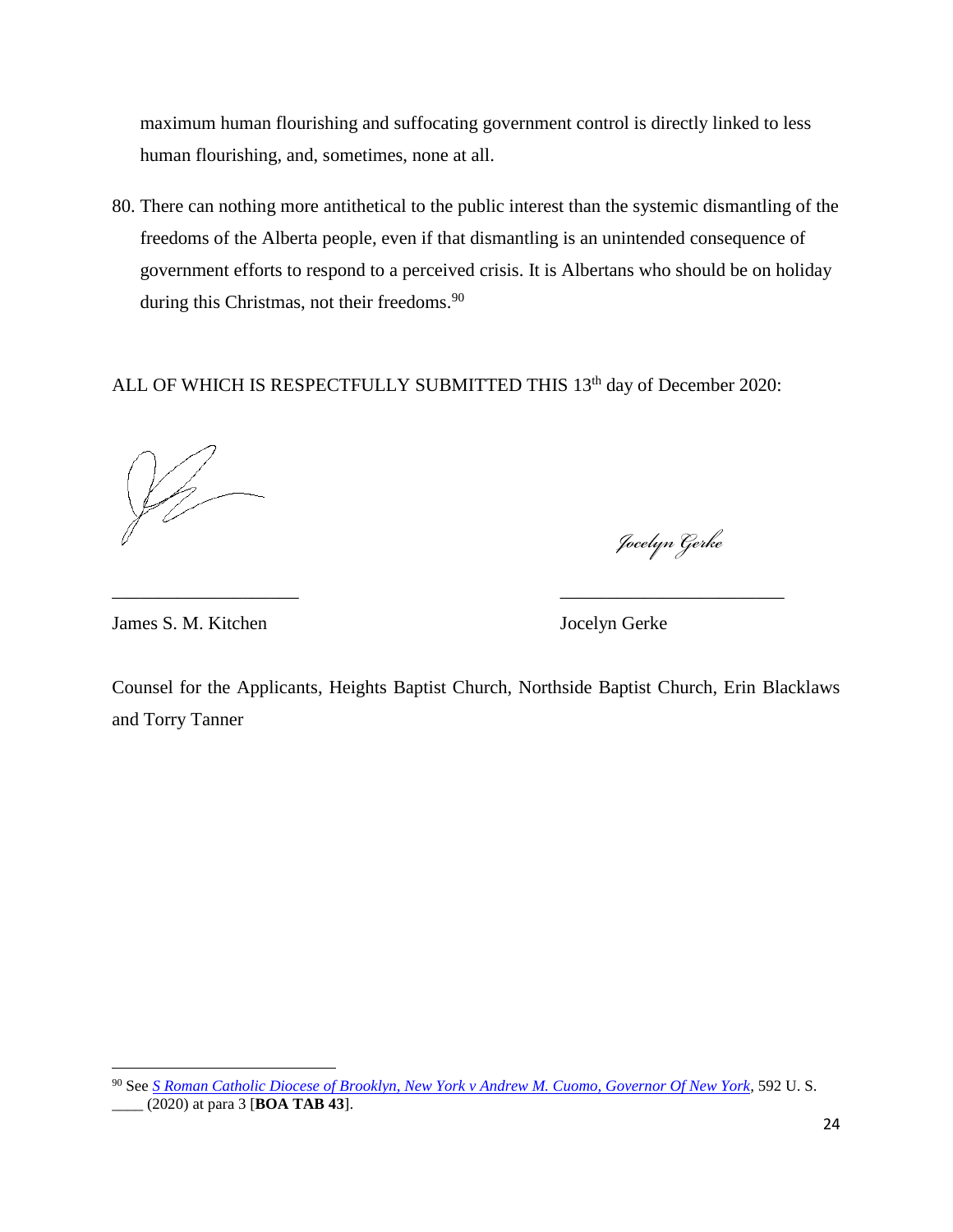# <span id="page-26-0"></span>**V. BOOK OF AUTHORITIES**

| <b>TAB</b> | <b>STATUTES AND ORDERS</b>                                                                            |
|------------|-------------------------------------------------------------------------------------------------------|
| 1.         | Public Health Act, RSA 2000, c P-37                                                                   |
| 2.         | <b>RECORD OF DECISION - CMOH Order 01-2020</b>                                                        |
| 3.         | <b>RECORD OF DECISION – CMOH Order 38-2020</b>                                                        |
| 4.         | <b>RECORD OF DECISION - CMOH Order 42-2020</b>                                                        |
|            | <b>CASELAW</b>                                                                                        |
| 5.         | Apotex Fermentation Inc. v. Novopharm Ltd., 1994 CanLII 16694 (MB CA), 95 Man R<br>(2d) 241           |
| 6.         | Bell Canada v. Rogers Communications Inc. et al., 2010 ONSC 2788                                      |
| 7.         | <b>British Columbia (Attorney General) v Alberta (Attorney General), 2019 FC 1195</b>                 |
| 8.         | B. (R.) v. Children's Aid Society of Metropolitan Toronto, 1995 CanLII 115 (SCC),<br>[1995] 1 SCR 315 |
| 9.         | Canada (Attorney General) v Bedford, 2013 SCC 72, [2013] 3 SCR 1101                                   |
| 10.        | Canada (Attorney General) v Oshkosh Defense Canada Inc, 2018 FCA 102                                  |
| 11.        | <b>Canadian Broadcasting Corp. v. Canada (Attorney General), 2011 SCC 2</b>                           |
| 12.        | Carter v Canada (Attorney General), 2015 SCC 5, [2015] 1 SCR 331                                      |
| 13.        | Christian Heritage Party v. City of Hamilton, 2018 ONSC 3690                                          |
| 14.        | Committee for the Commonwealth of Canada v. Canada, [1991] 1 SCR 139,<br>1991 CanLII 119 (SCC)        |
| 15.        | Domo Gasoline Corporation Ltd. v St. Albert Trail Properties Inc, 2005 ABQB 69                        |
| 16.        | <b>Dunmore v Ontario (Attorney General), 2001 SCC 94</b>                                              |
| 17.        | Edmonton Journal v. Alberta (Attorney General), [1989] 2 SCR 1326, 1989CanLII 20<br>(SCC)             |
| 18.        | Garbeau c Montreal (Ville de), 2015 QCCS 5246                                                         |
| 19.        | Godbout v Longueuil (City), 1997 CanLII 335 (SCC), [1997] 3 SCR 844                                   |
| 20.        | Google Inc. v Equustek Solutions Inc., 2017 SCC 34                                                    |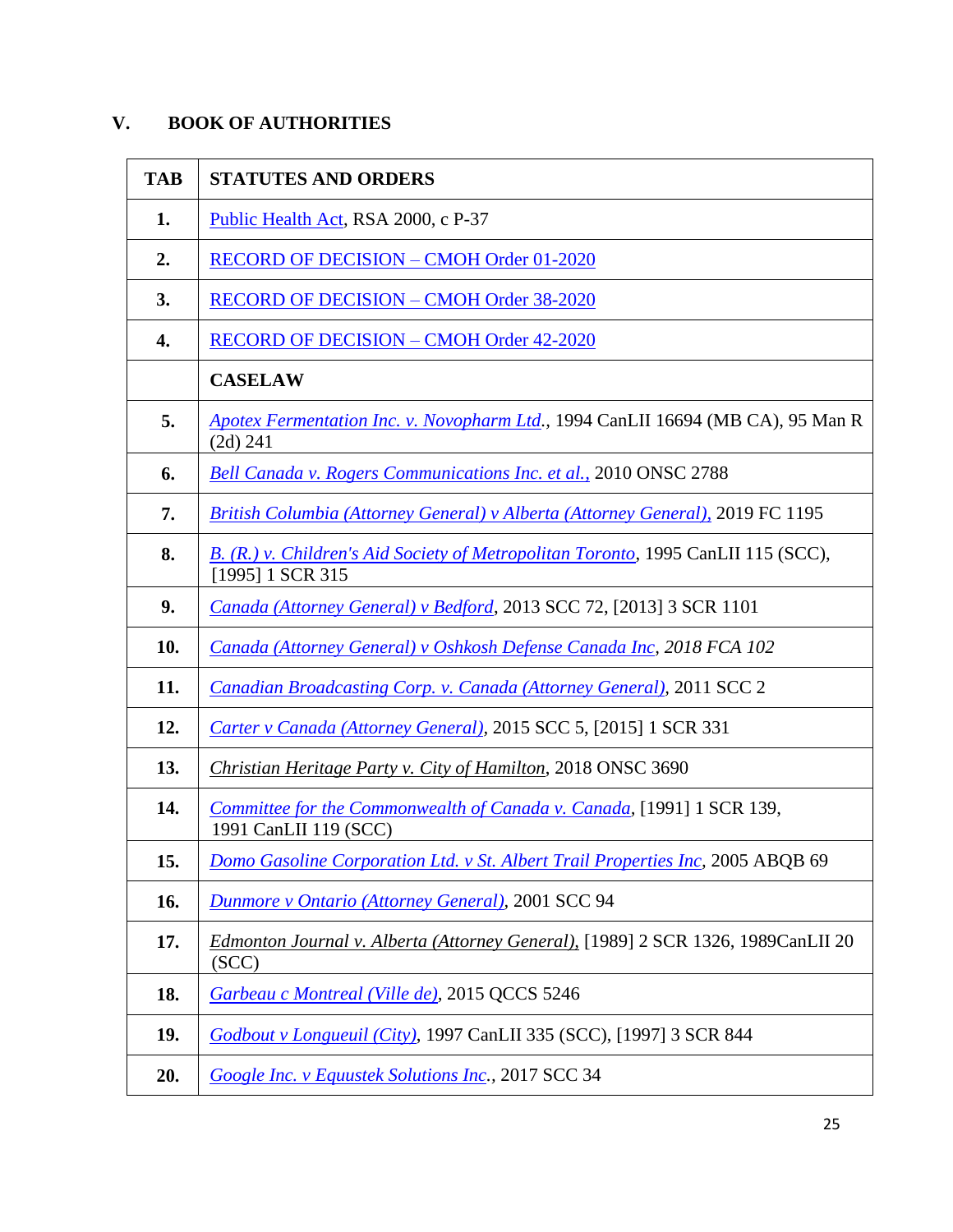| 21. | <b>Greater Vancouver Transportation Authority v Canadian Federation of Students -</b><br><b>British Columbia Component, 2009 SCC 31</b> |
|-----|-----------------------------------------------------------------------------------------------------------------------------------------|
| 22. | Harper v Canada (Attorney General), 2000 SCC 57, [2000] 2 SCR 764                                                                       |
| 23. | Hudson Bay Mining & Smelting Co. Limited v Dumas et al, 2014 MBCA 6                                                                     |
| 25. | <u>Ktunaxa Nation v British Columbia (Forests, Lands and Natural Resource Operations),</u><br>2017 SCC 54, [2017] 2 SCR 386             |
| 26. | Law Society of British Columbia v. Trinity Western University, 2018 SCC 32, [2018] 2<br><b>SCR 293</b>                                  |
| 27. | Little Sisters Book & Art Emporium v Canada (Minister of Justice),<br>2000 SCC 69 (CanLII), [2000] 2 SCR 1120                           |
| 28. | Livent Inc. v Deloitte & Touche, 2016 ONCA 395                                                                                          |
| 30. | Manitoba Federation of Labour et al. v The Government of Manitoba,<br>2018 MBQB 125                                                     |
| 31. | Monsanto v Canada (Health), 2020 FC 1053                                                                                                |
| 32. | Mosaic Potash Esterhazy Limited Partnership v Potash Corporation of Saskatchewan<br><i>Inc.</i> , 2011 SKCA 120                         |
| 33. | <i>Mounted Police Assn. of Ontario v Canada (Attorney General), 2015 SCC 1</i>                                                          |
| 34. | National Council of Canadian Muslims (NCCM) c. Attorney General of Quebec, 2017<br><b>QCCS 5459</b>                                     |
| 35. | New Brunswick (Minister of Health and Community Services) v $G(J)$ , [1999] 3 SCR 46,<br>1999 CanLII 653 (SCC)                          |
| 36. | Optilinx Systems Inc. v Fiberco Solutions Inc., (2014) OJ. No. 5708, 2014ONSC 6944<br>(CanLII)                                          |
| 37. | $PT$ v Alberta, 2019 ABCA 158                                                                                                           |
| 38. | R v Heywood, [1994] 3 SCR 761, 1994 CanLII 34 (SCC)                                                                                     |
| 39. | R v Sharpe, [2001] 1 SCR 45, 2001 SCC 2 (CanLII)                                                                                        |
| 40. | Reference re Public Service Employee Relations Act (Alta.), [1987) 1 SCR 313, 1987<br>CanLII 88 (SCC)                                   |
| 41. | RJR – MacDonald Inc. v Canada (Attorney General), [1994] 1 SCR 311, 1994CanLII<br>117 (SCC)                                             |
| 42. | Roach v Canada (Minister of State for Multiculturalism and Citizenship), [1994] 2 FC<br>406, 1994 CanLII 3453 (FCA)                     |
| 43. | S Roman Catholic Diocese of Brooklyn, New York v Andrew M. Cuomo, Governor Of<br>New York, 592 U.S.<br>(2020)                           |